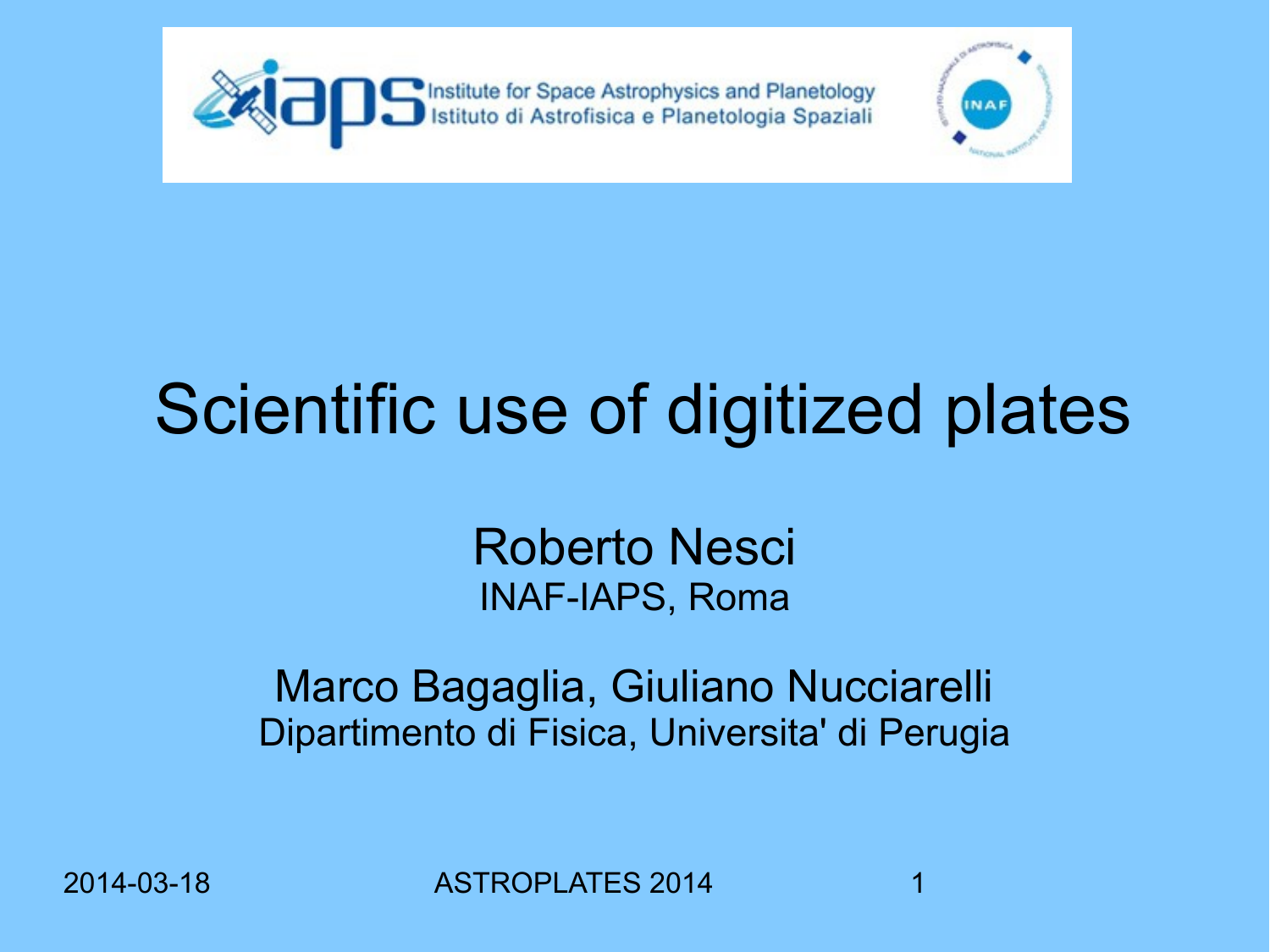## A summary

- Photographic plates has been by far the basic detector for astronomy for more than a century.
- Most plates used for sky patrol were blue sensitive, so this is the most covered band in plate archives.
- Many astronomical sources have evolutionary time scales much longer than the human life, so plate archives are the only mean to follow such phenomena.
- Examples are: AGN, Mira stars, cataclismic variables, YSO
- In the following some cases are shortly illustrated.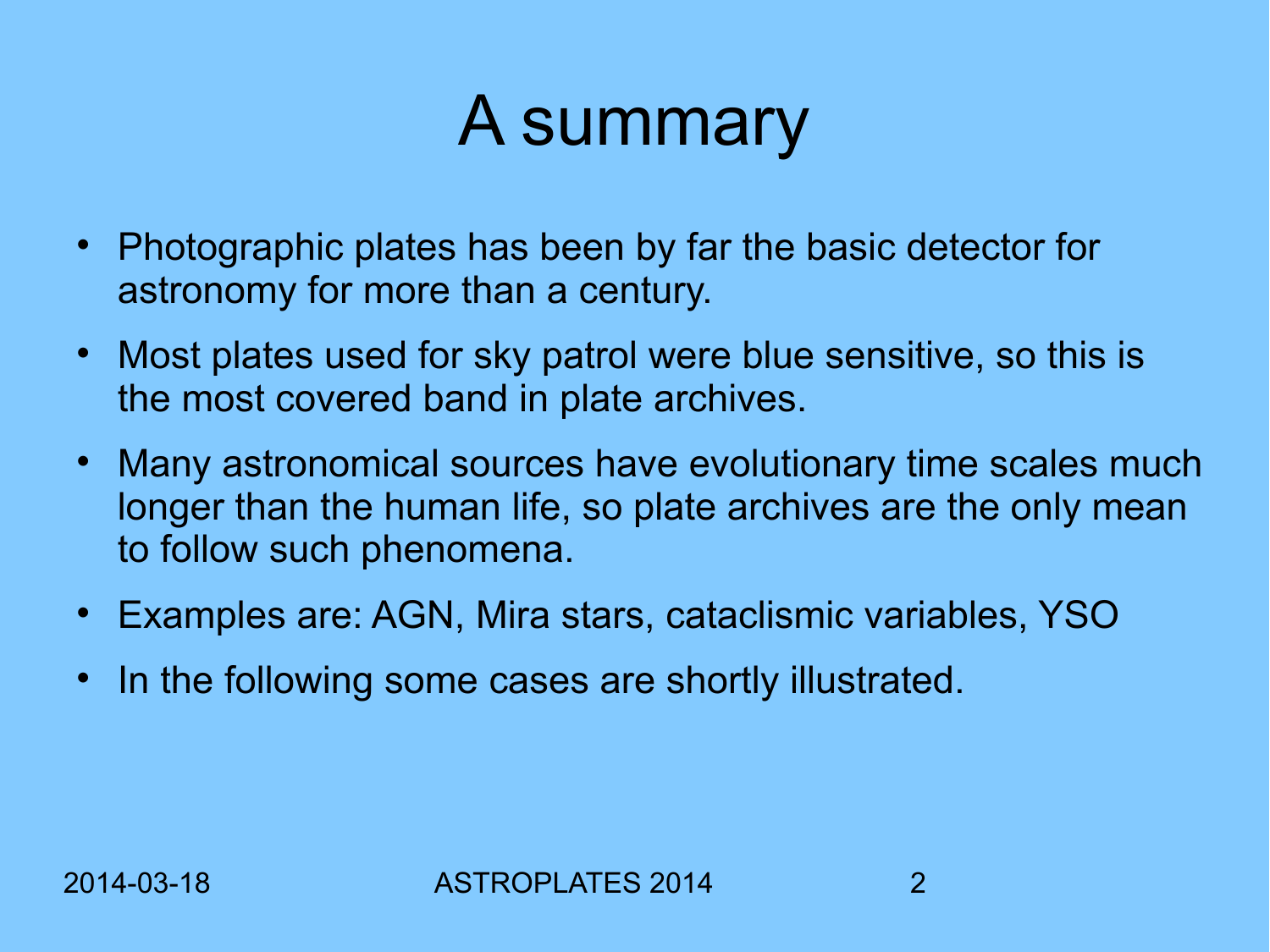## Active Galactic Nuclei

- Many AGN were discovered in radio and in X-rays surveys, even if they are relatively bright in optical.
- Many AGN are variable at all wavelengths, including optical.
- The variability is a tool to understand the physical process generating the electromagnetic emissions and the size of the emitting regions.
- The past variability history can be traced only with archival data.
- Though many AGN were present in archival plates, they were not studied until recognized at such. Only a few have a previous "variable star" name (e.g. BL Lac, AP Lib, GQ Com, W Com).
- Many plate archives must still be explored to this purpose.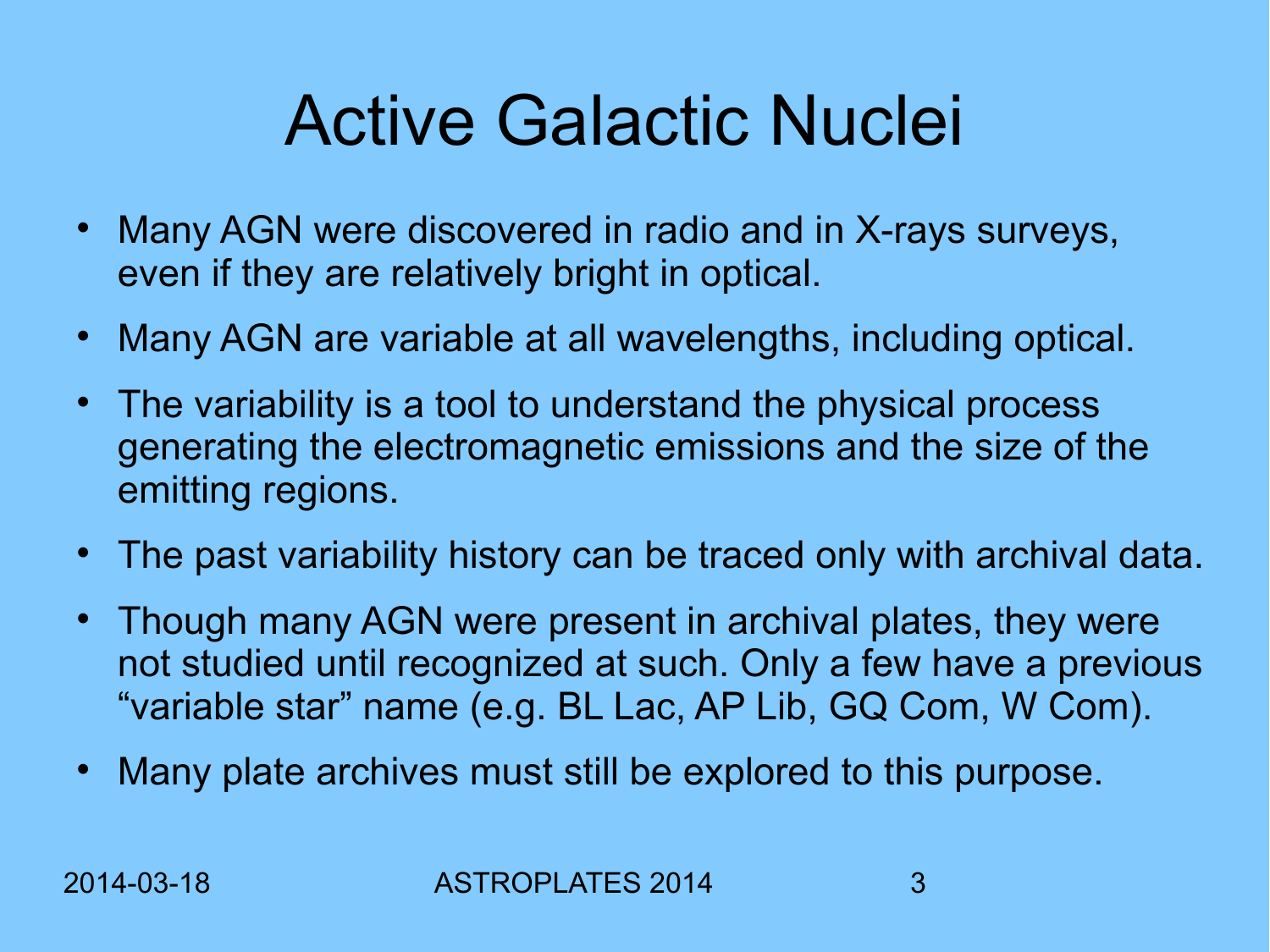## Example papers

- Long term light curve of S5 0716+714; Nesci et al. (2005) AJ 130, 1466.
- GB6 1058+5628: a quasi periodic BL Lac object the from Asiago plate archive; Nesci et al. 2010 AJ 130, 2425.
- J004457+4123 (Sharov 21): not a remarkable nova in M31but a background quasar with a spectacular UV flare; Meusinger et al. 2010 A&A 512, A1.
- 3C 345: the historical light curve (1967-1990) from the digitized plates of the Asiago Observatory; Omizzolo et al. MNRAS 2005, 356, 336
- Optical variability of 1WGA J0447-0322; Nesci R., et al. 2007, AJ 133, 965.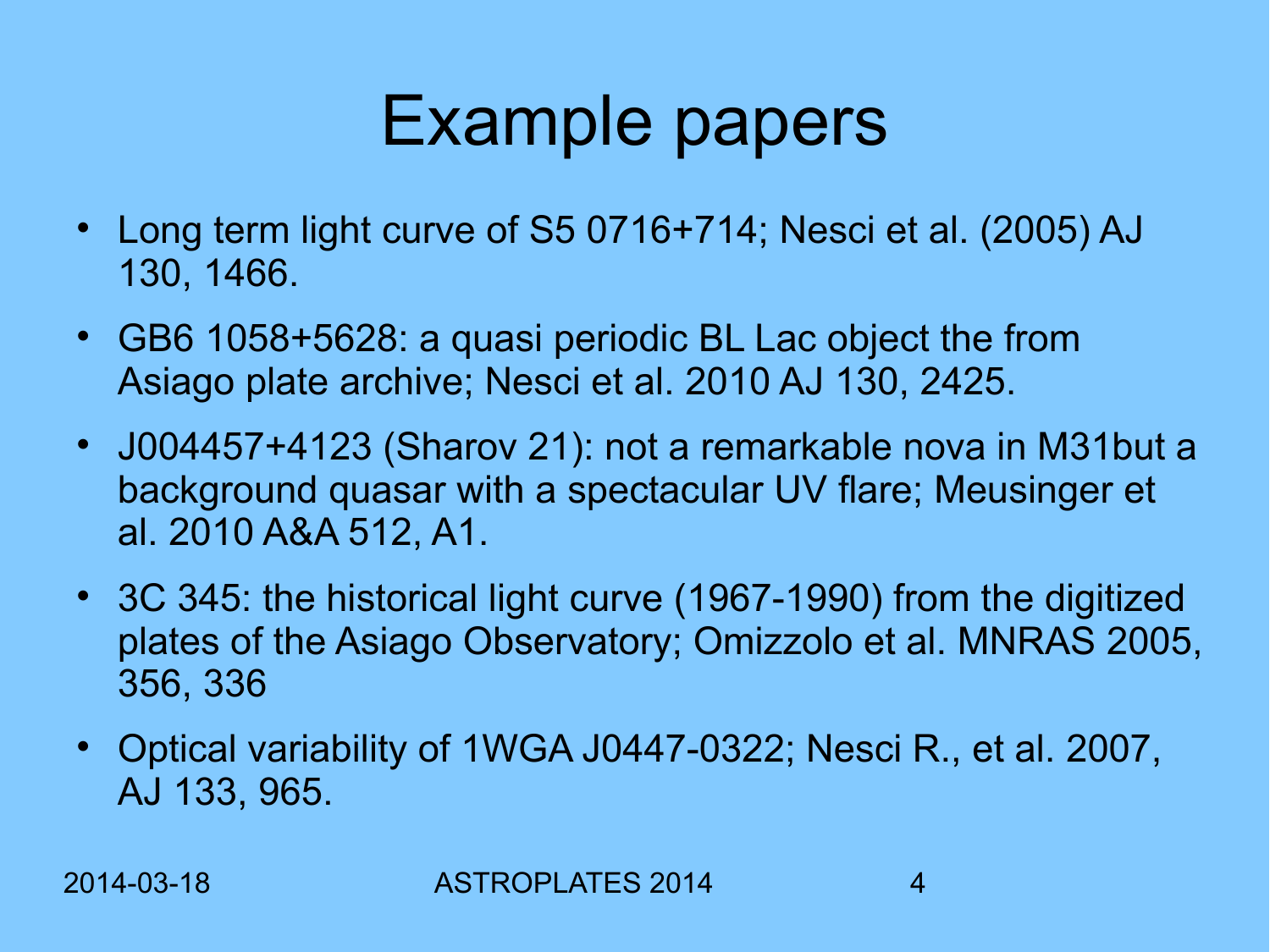## S5 0716+714

- This source was discovered as radio source in 1981.
- It was bright in the POSS I (B=14.0).
- We found 48 plates in Asiago archive from the 40/50/100 cm Schmidt telescope and 8 from the 65/92/215 cm one, covering the years from 1962 to 1985.
- A variety of emulsions and filter was used in this time span: Kodak 103aO, Panchro Royal, Kodak TriX, both filtered (GG13) and unfiltered.
- Luckily, in several nights images were taken with different filter/emulsion combinations, allowing an intercalibration.
- About 20 stars were selected as comparison from the GSC2 catalog, to build a calibration curve and assure photometric interpolation of the source magnitude.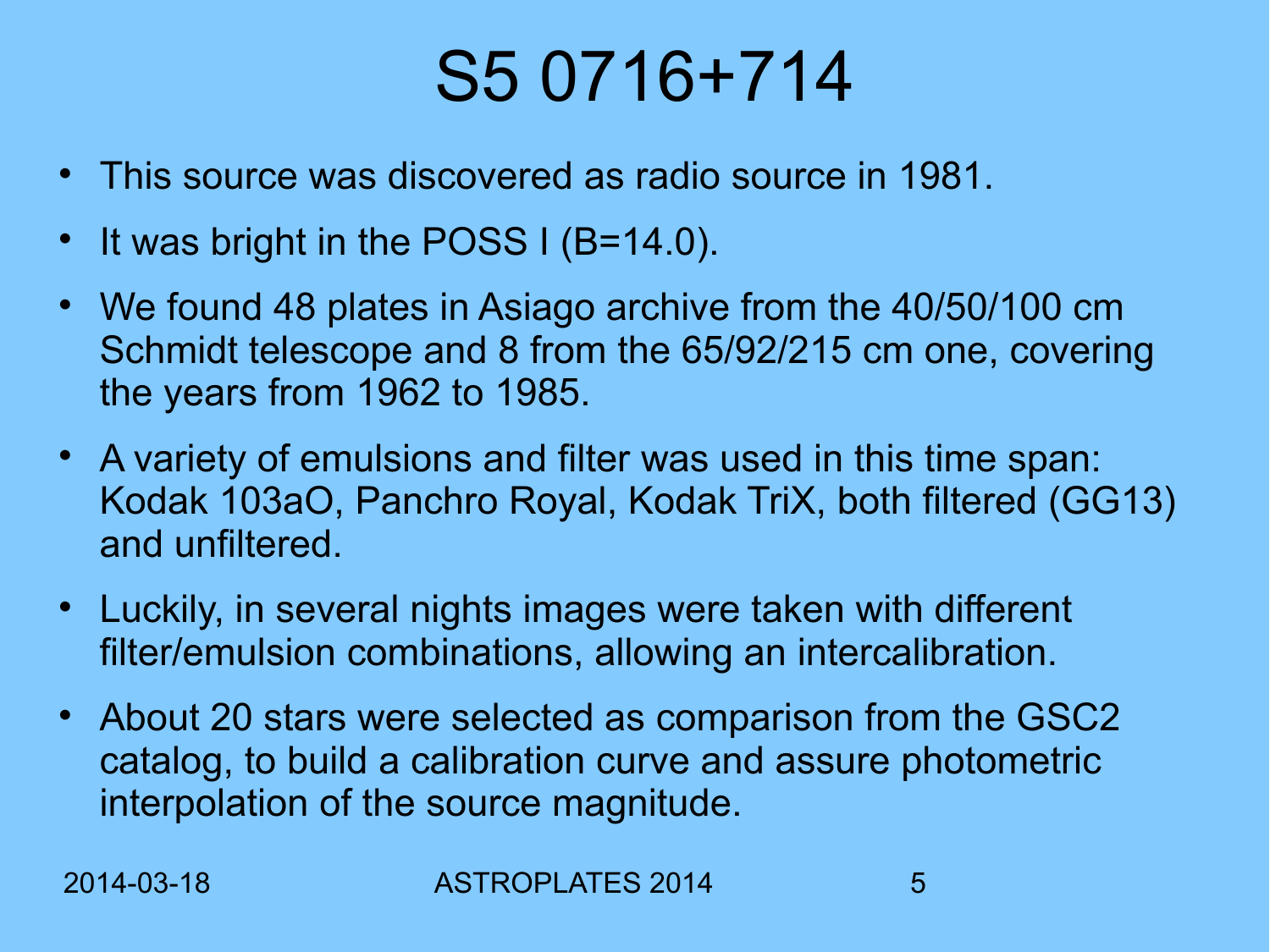### S5 0716+714

- Digitization was made with an EPSON 1680 Pro scanner in grayscale transparency mode with 16 bit conversion, at a sampling of 1600 dpi (15.9 micron).
- This produces a sampling of 1.51 arcsec/pixel for the large Schmidt, and 3.26 arcsec/pixel for the small one.
- The sampling is sufficiently well matched to the grain of the scanned plates.
- The scans included the unexposed part of the plate, to measure the transparency of the plate+emulsion (FOG).
- The transparency of saturated stars was often not zero, due to scattered light or other systematic effects, so the actual BLACK value was derived
- Conversion from data number to intensity was made as:

I=(DN-BLACK)/(FOG-BLACK)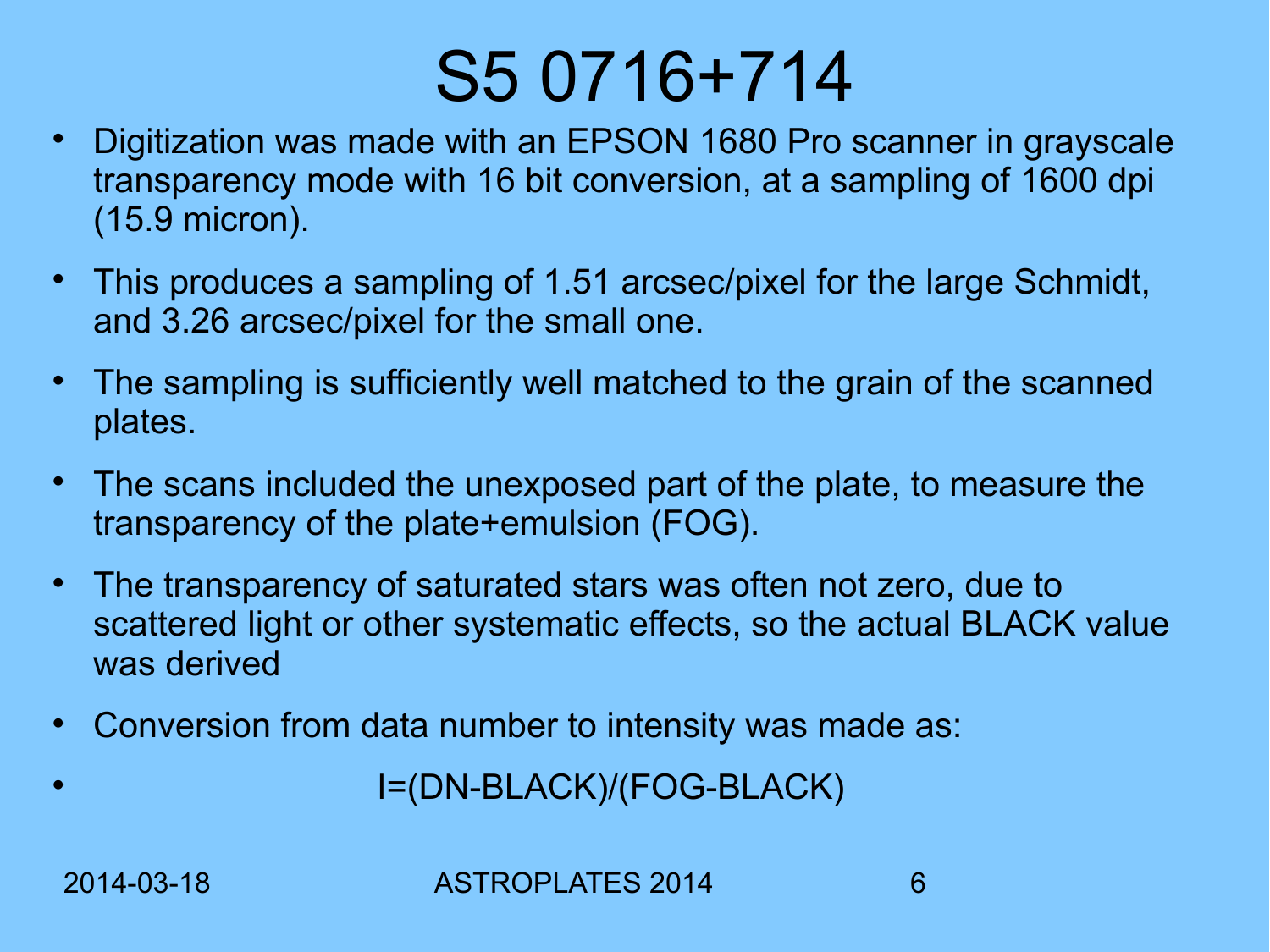#### Photometric calibration

- Aperture magnitudes were performed with IRAF/apphot
- A linear fit was generally sufficient, in some cases a parabolic fit was necessary.
- The slopes of the linear fit were nearly 1, indicating that our scans made a good recovery of the intensity information.

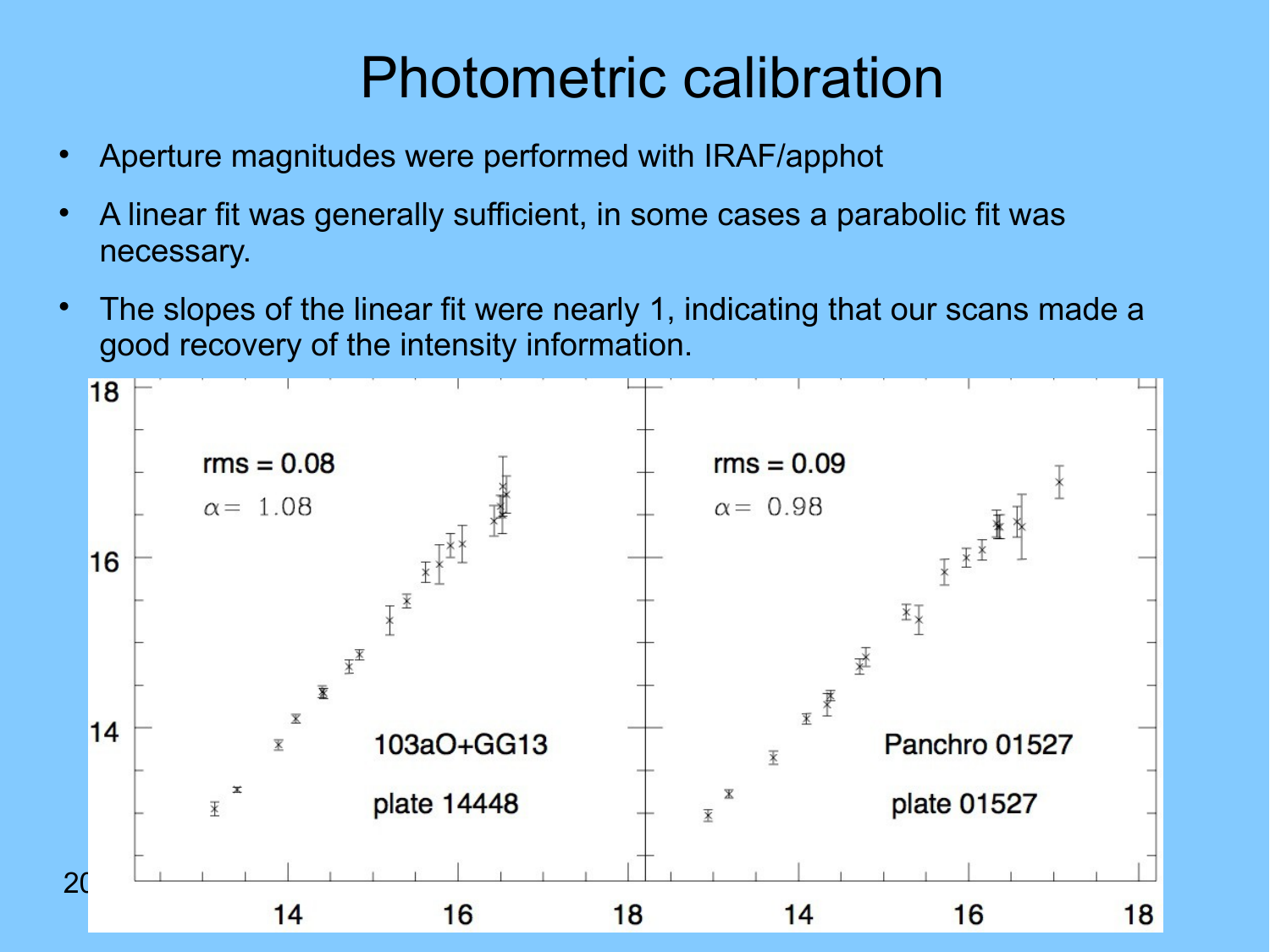#### Light curve

- The resulting historic light curve showed a large long term trend.
- A likely interpretation is a precession of the relativistic jet, producing a change of inclination with our line of sight and a variable Lorentz amplification factor.

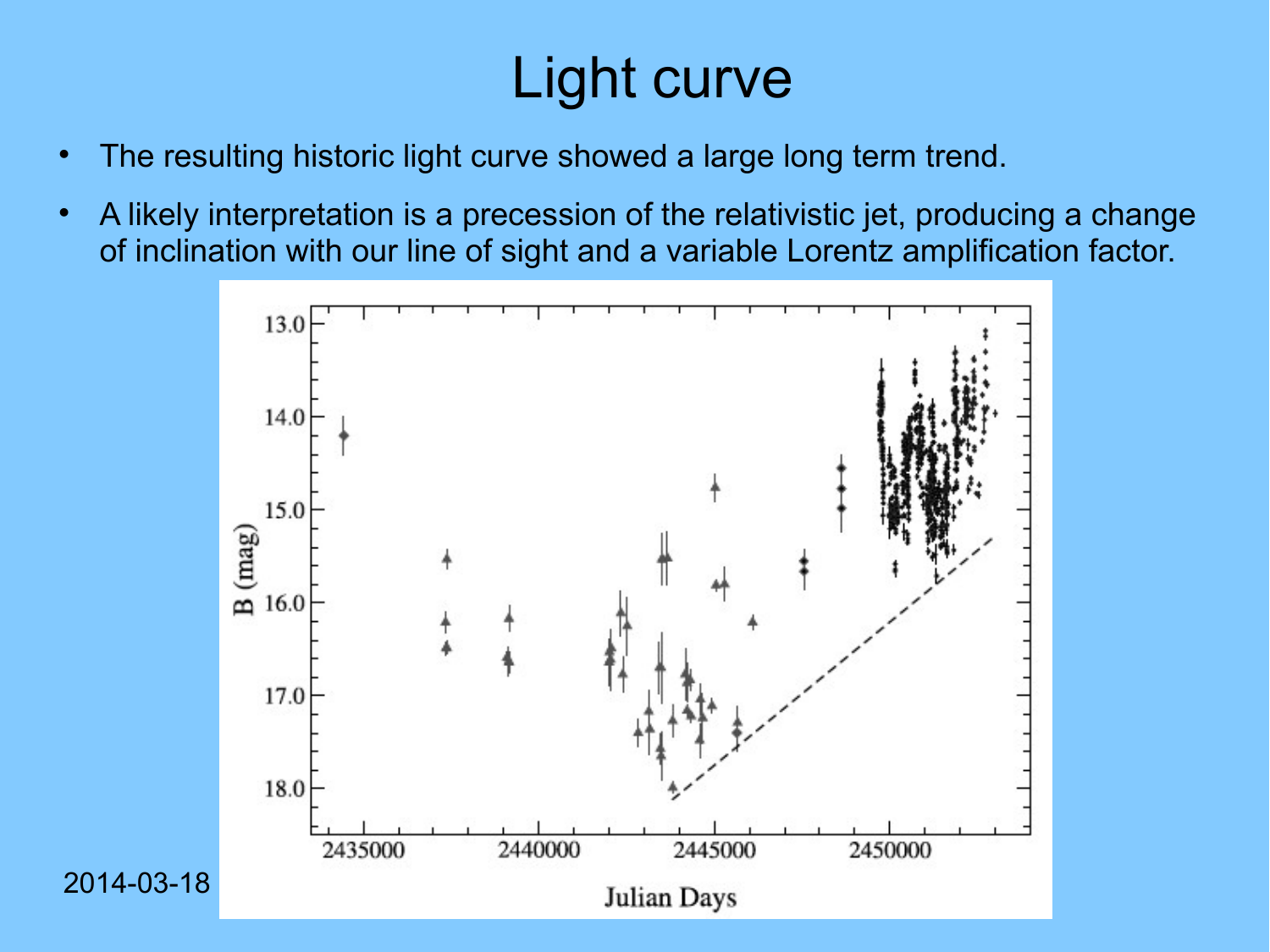## GB6 J1058+5628

- Also this source is rather bright in the POSS I (B=16.2)
- 72 plates form the 67/92 Schmidt telescope were found in the Asiago archive, and 50 plates from the 40/50 one.
- Scanning and calibration procedure were the same used for S5 0716+714.
- The resulting light curve showed an average long term trend, similar to that of S5 0716+714, but with oscillations with time scale of about 7 years and 0.4 mag amplitude.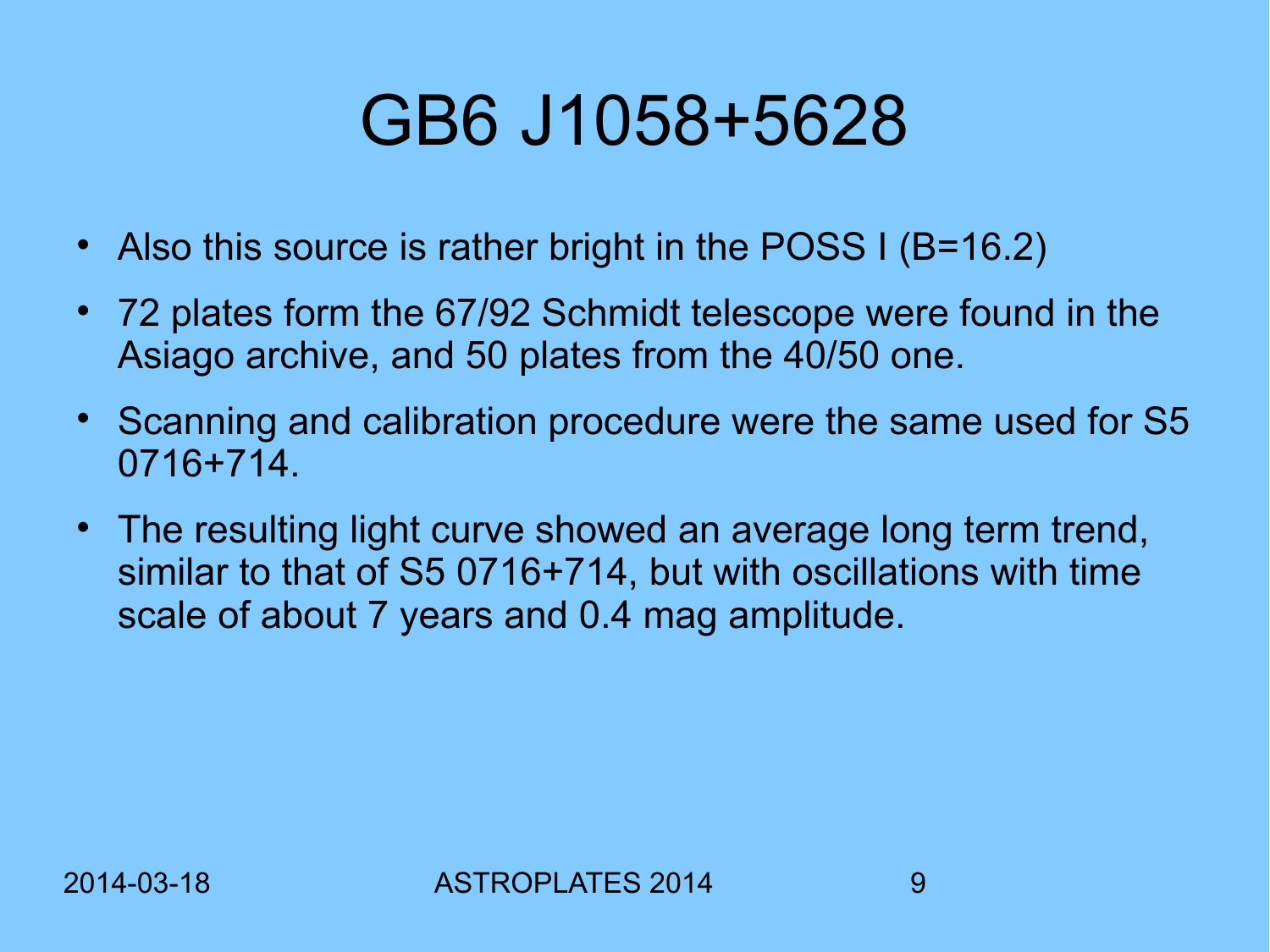#### Light-curve of GB6 J1058+5628

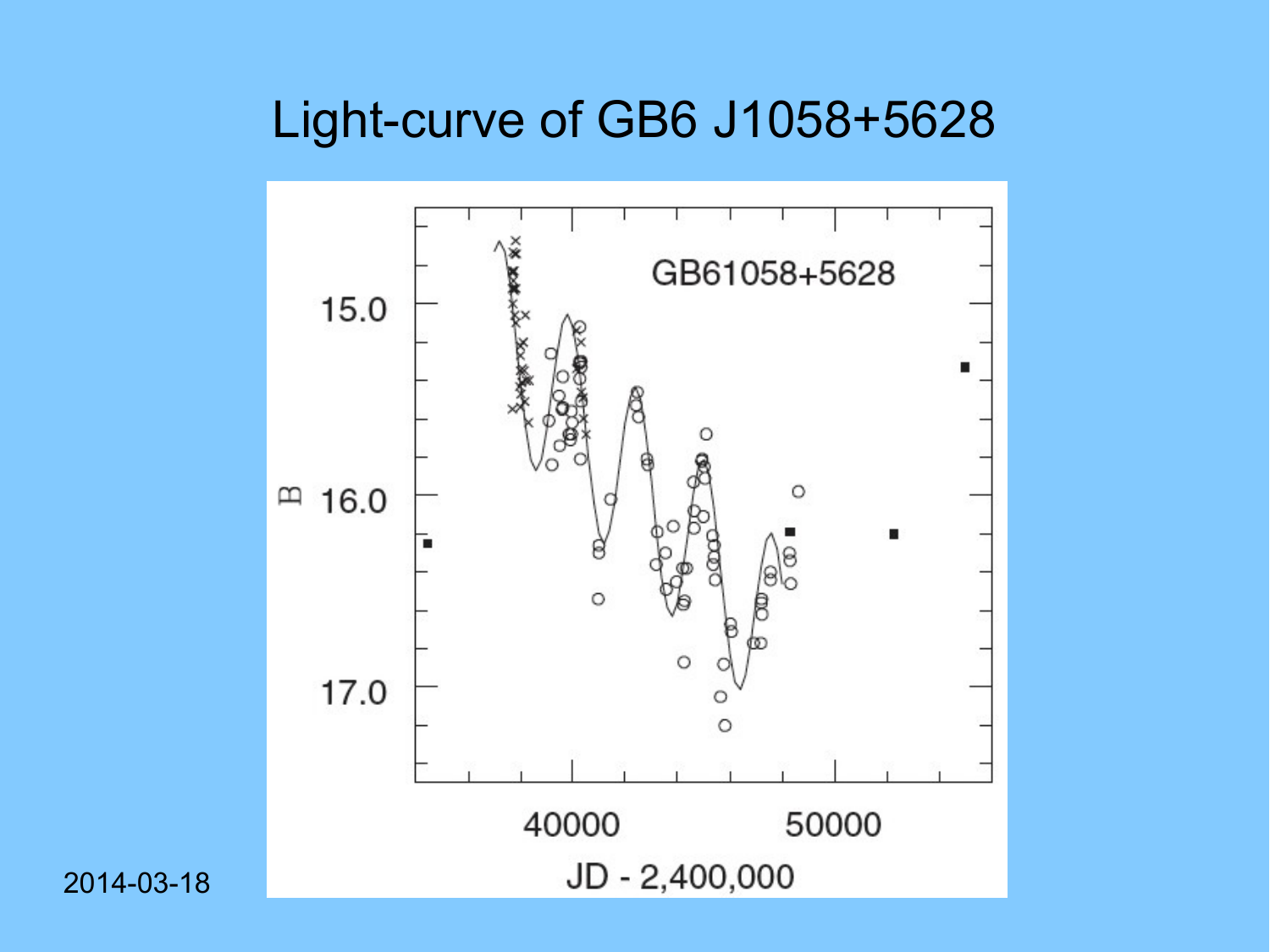## SHAROV 21

- This source was initially interpreted as a Nova in M31
- Extensive searches in several plate archives allowed to build a light curve extending over 50 years

Table 1. Observational material for the construction of the light curve.

| Telescope                                    | N,           | $N_e$ | Years         | Source   |  |  |  |  |
|----------------------------------------------|--------------|-------|---------------|----------|--|--|--|--|
| (a) Digitized photographic plates:           |              |       |               |          |  |  |  |  |
| Asiago Schmidt                               | 24           | 8     | 1968.8-1993.1 | (1)      |  |  |  |  |
| Calar Alto Schmidt                           | 43           | 15    | 1983.0-2000.7 | (1)      |  |  |  |  |
| Calar Alto 1.2 m                             | 8            | 5     | 1976.7-1982.6 | (1)      |  |  |  |  |
| Palomar Schmidt                              | 4            | 4     | 1948.7-1989.7 | (1), (3) |  |  |  |  |
| Sonneberg 40 cm                              | 9            | 1     | 1992.2-1992.6 | (1)      |  |  |  |  |
| Tautenburg Schmidt                           | 362          | 77    | 1961.5-1997.0 | (1)      |  |  |  |  |
| (b) CCD observations:                        |              |       |               |          |  |  |  |  |
| Calar Alto 2.2 m                             | 3            | 2     | 2008.7-2009.3 | (1)      |  |  |  |  |
| CFHT 3.6 m                                   | $\mathbf{1}$ | 1     | 1993.8        | (1)      |  |  |  |  |
| INT (WFS)                                    | 5            | 1     | 1998.8        | (1)      |  |  |  |  |
| INT                                          | 522          | 6     | 1999.7-2003.7 | (2)      |  |  |  |  |
| Kitt Peak 4 m                                | 10           | 2     | 2000.8,2001.7 | (4)      |  |  |  |  |
| Skinakas 60 cm                               | 5            | 1     | 2007.6        | (1)      |  |  |  |  |
| Tautenburg Schmidt                           | 30           | 14    | 2006.1-2009.7 | (1)      |  |  |  |  |
| (c) Original data from Sharov et al. (1998): |              |       |               |          |  |  |  |  |
| four other telescopes                        | ~150         | 84    | 1969.0-1997.7 | (5)      |  |  |  |  |

Table 2. Detection limits on plates taken before 1950.

| Telescope                | Plate | Date<br>yyyy-mm-dd | $m_{\text{pg}}$ , lim |  |
|--------------------------|-------|--------------------|-----------------------|--|
| Bruce astrograph LHK     | 23a   | 1900-09-14         | 18.8                  |  |
| Bruce astrograph LHK     | 265a  | 1901-08-18         | 18.0                  |  |
| Yerkes 24 inch reflector | ?     | 1901-09-18         | 19.5                  |  |
| Bruce astrograph LHK     | 649a  | 1903-01-15         | 18.0                  |  |
| Bruce astrograph LHK     | 842a  | 1903-09-27         | 18.0                  |  |
| Bruce astrograph LHK     | 1384a | 1905-12-26         | 18.0                  |  |
| Waltz reflector LHK      | 198   | 1907-11-02         | 17.5                  |  |
| Waltz reflector LHK      | 369   | 1908-08-20         | 18.3                  |  |
| Waltz reflector LHK      | 603   | 1909-10-19         | 18.5                  |  |
| Waltz reflector LHK      | 4484  | 1934-09-17         | 18.5                  |  |
| Bruce astrograph LHK     | 7163a | 1949-09-20         | 18.2                  |  |

faint to be detected in every plate archive. A high fraction of o servations yields therefore upper limits only. In other cases detections are close to the plate limit resulting in relatively lar photometric errors. Second, the epochs of the observations a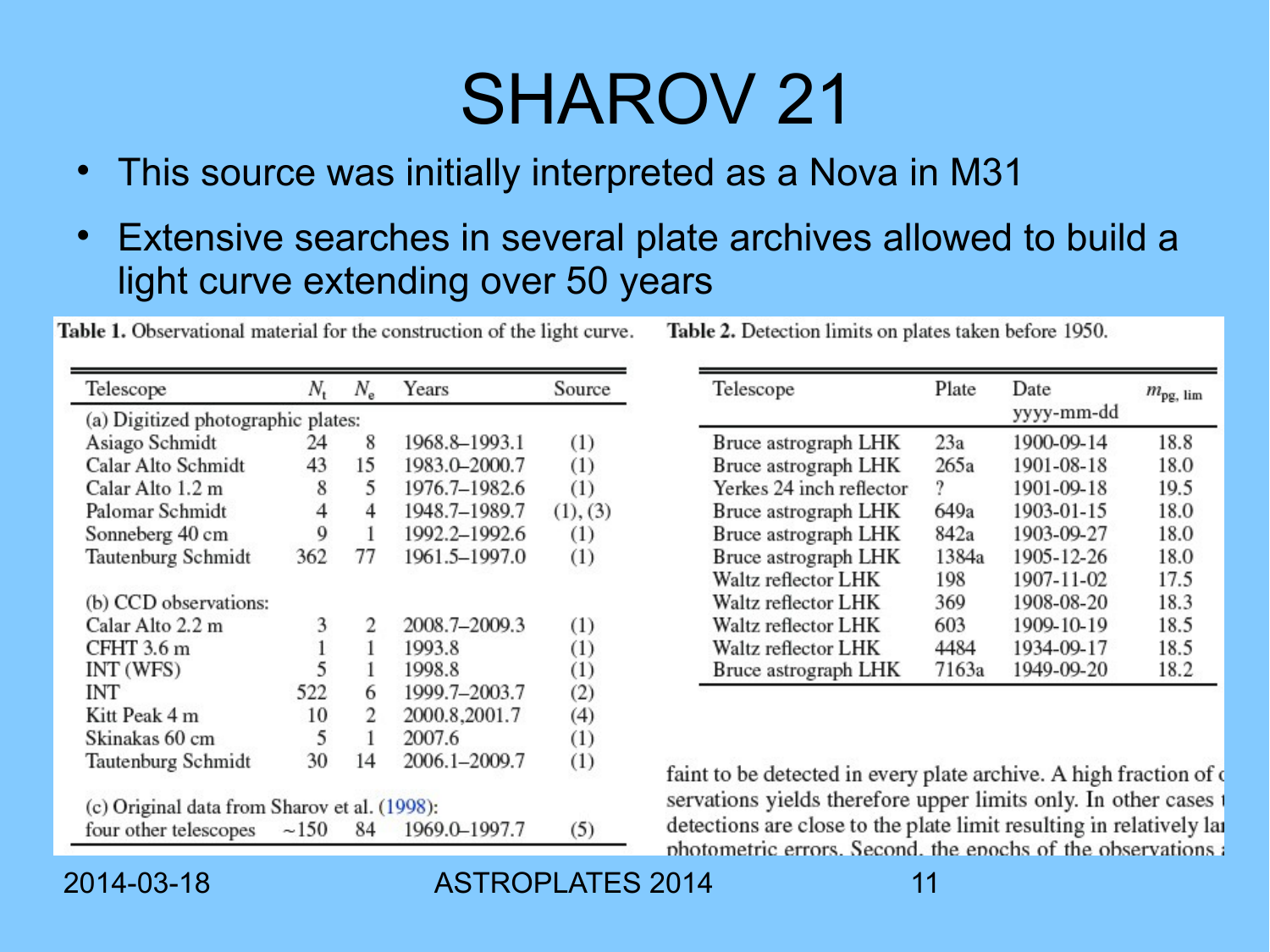## Sharov21 light curve

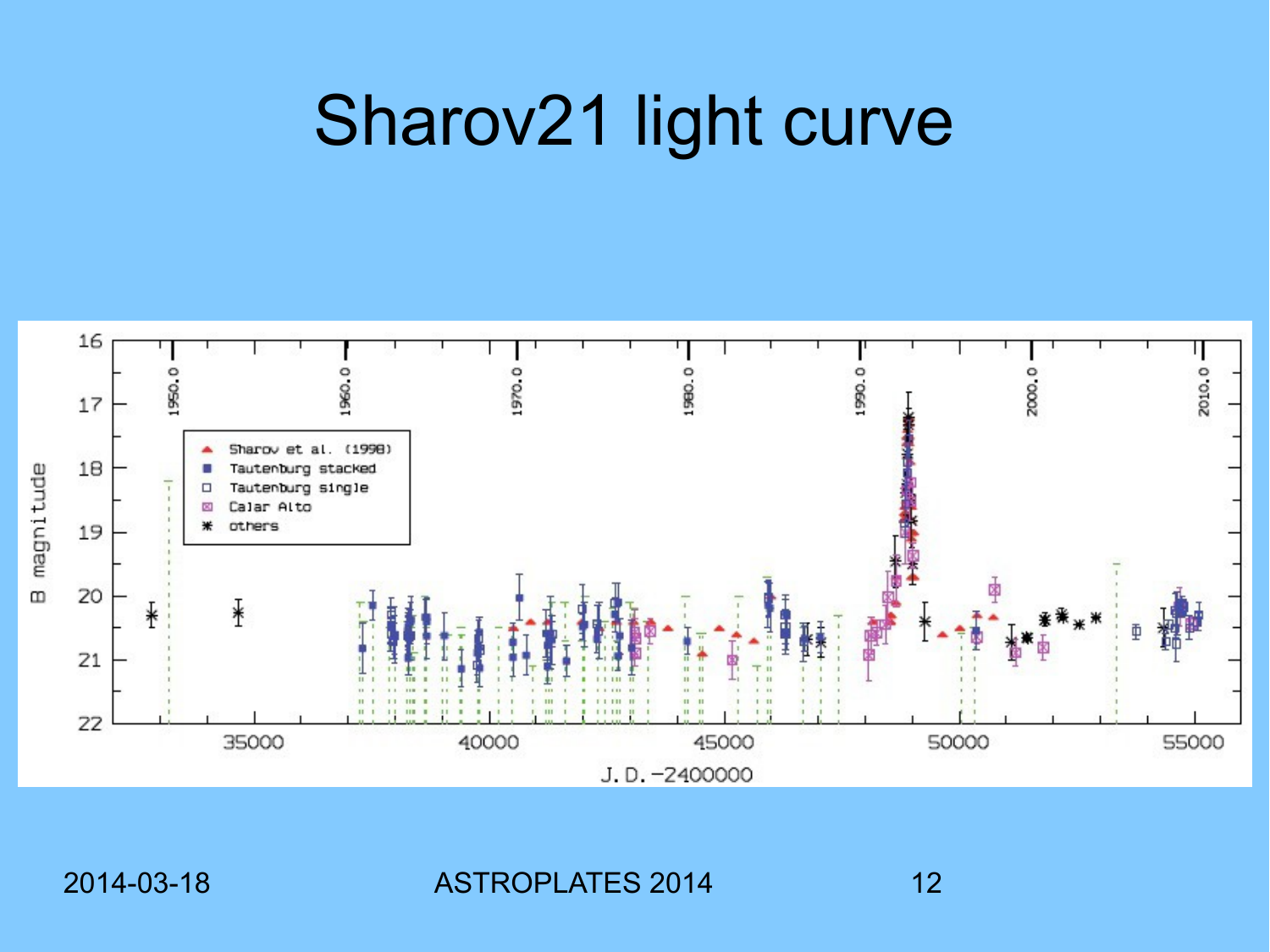## SHAROV 21

- Spectroscopy of the source allowed to identify its nature as a QSO
- The shape of the light curve and its uniqueness in a long time span support its origin as due to a Tidal Disruption Event (TDE) due to the capture by the central black hole of a massive star passing nearby.
- A microlensing event from a foreground star of the M31 galaxy cannot be exclude, but is less likely.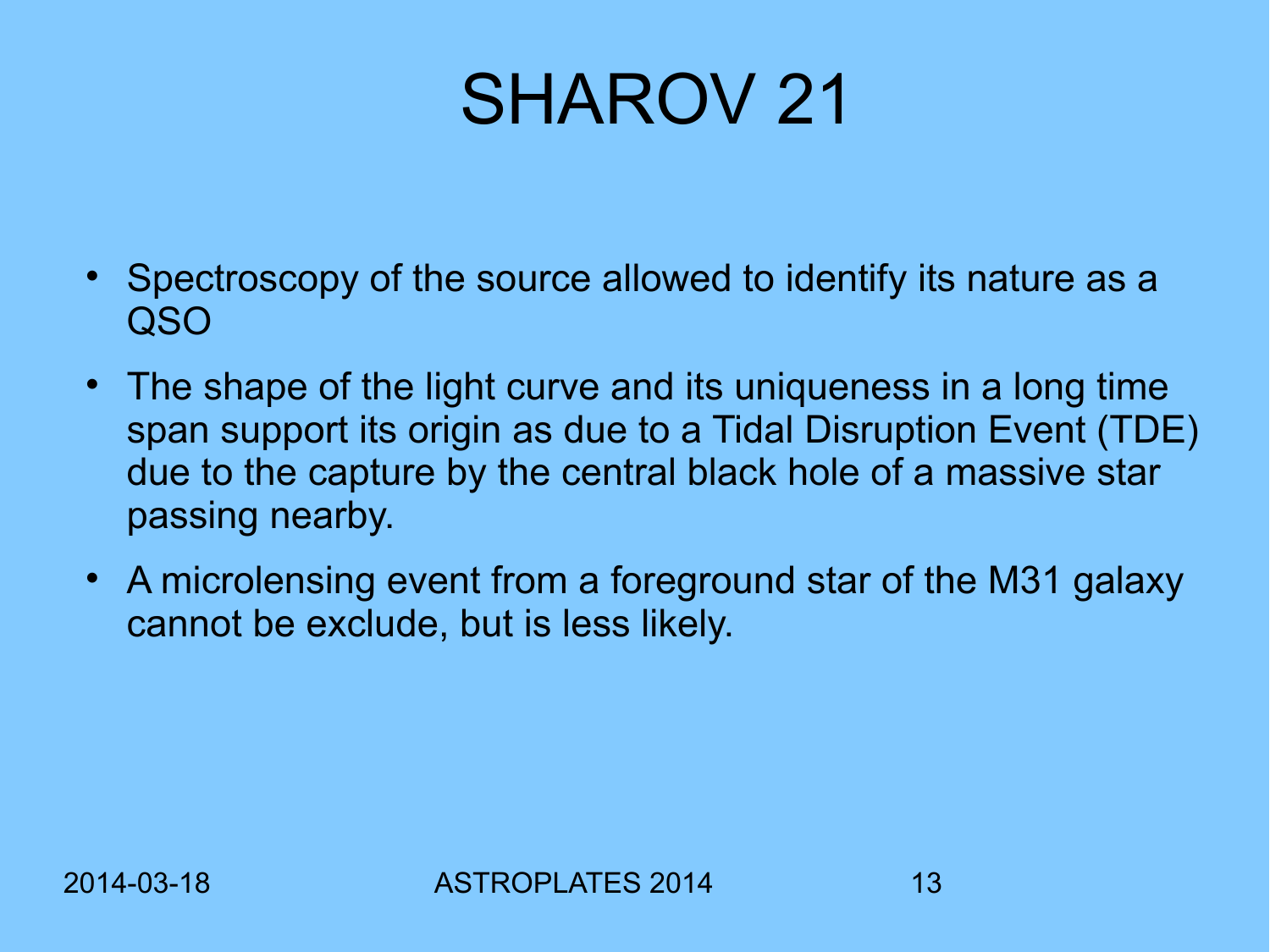#### 3C 345

This QSO was discovered by its radio emission in 1965 as a 3C catalog source.

A comprehensive light curve form the Asiago archive was made by Omizzolo et al. (2005), including data from the 122 cm F/5 Newton, the 183 cm F/9 and the 67/92/215 Schmidt telescopes.

Photometric B sequence was taken from the USNO-B1: rms deviations of their measured values in the whole plate set were always smaller than 0.08 mag

| 15.6 16.4 16.3 16.6 16.4 16.8 16.3 16.5 17.3          |  |  |  |                |
|-------------------------------------------------------|--|--|--|----------------|
| 15.53 16.72 16.46 16.66 16.45 16.98 16.17 16.16 17.48 |  |  |  |                |
|                                                       |  |  |  | $\bigcup$ 0.08 |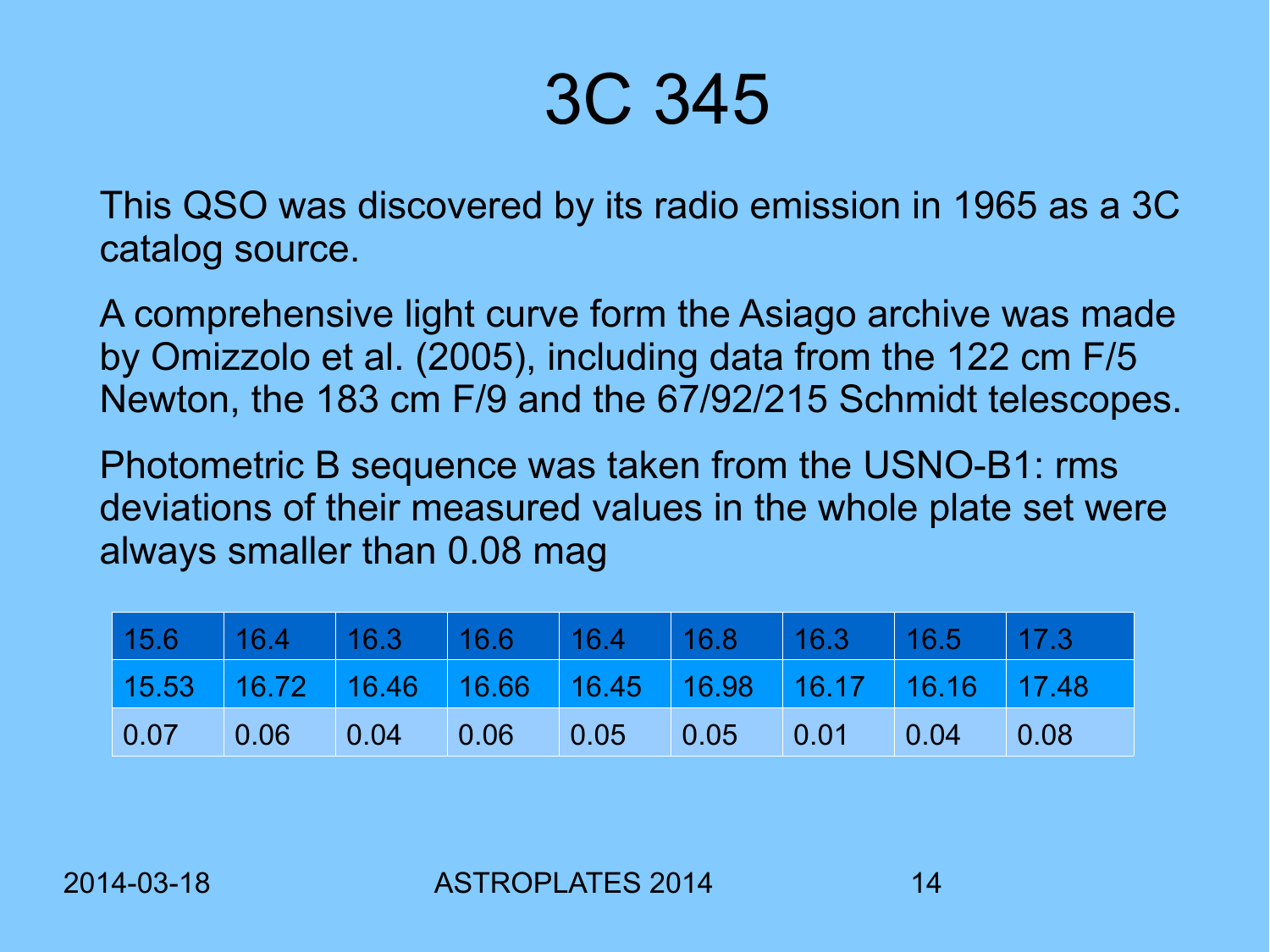

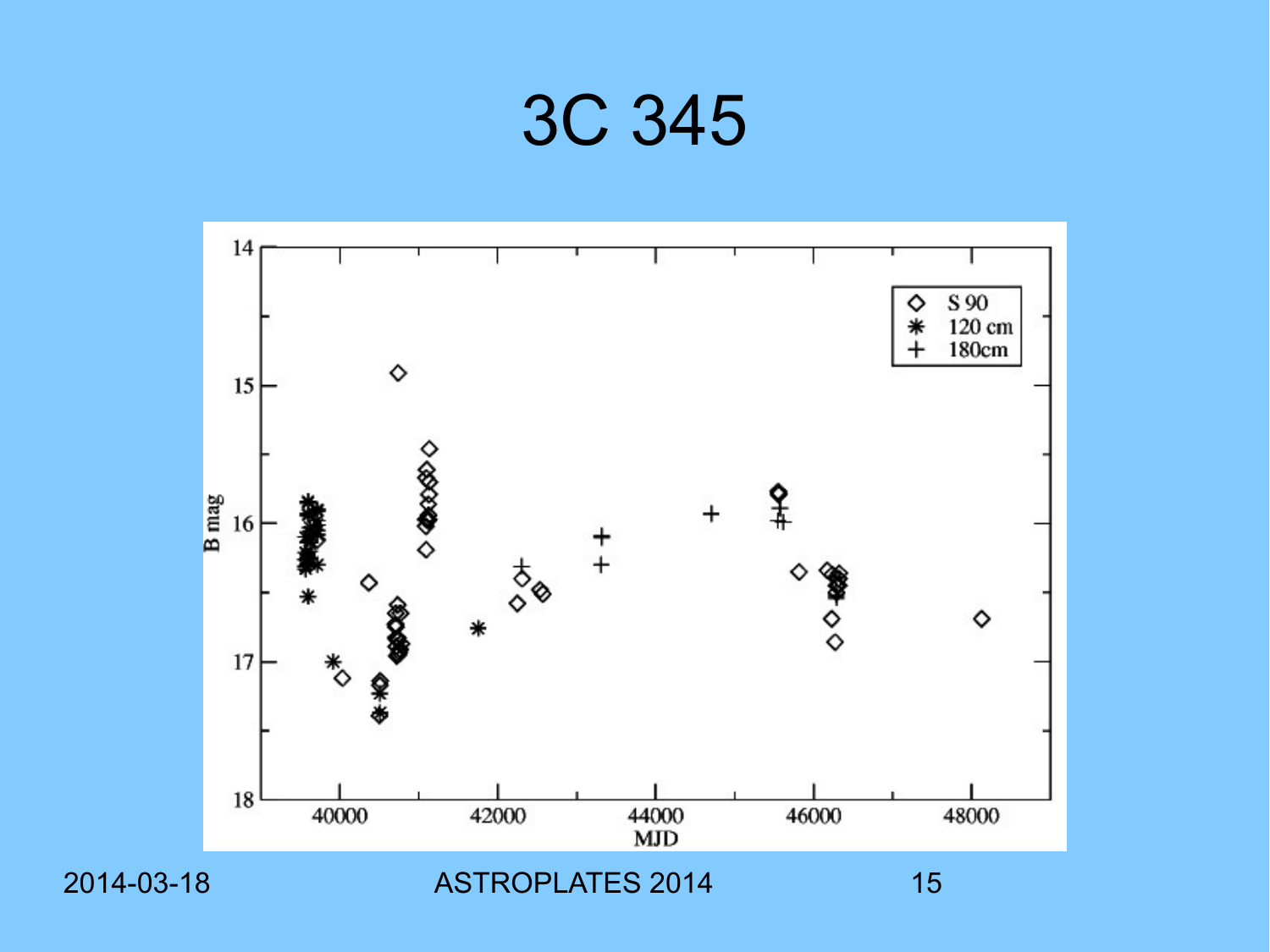## WGA J0447-0322

- Again a bright source (B=16.1) overlooked until discovered as a strong X-ray and Radio source in 1990 (ROSAT and PMN).
- Its nature was recognized only in year 2000 by Caccianiga et al., who classified it as a Flat Spectrum Radio Quasar.
- The peculiarity of this source was a high X-ray/optical flux ratio, unlikely other sources of this kind.
- An historic (1961-1990) light curve could be made from the plates of the 67/90 Schmidt for the Supernova patrol in the Asiago archive.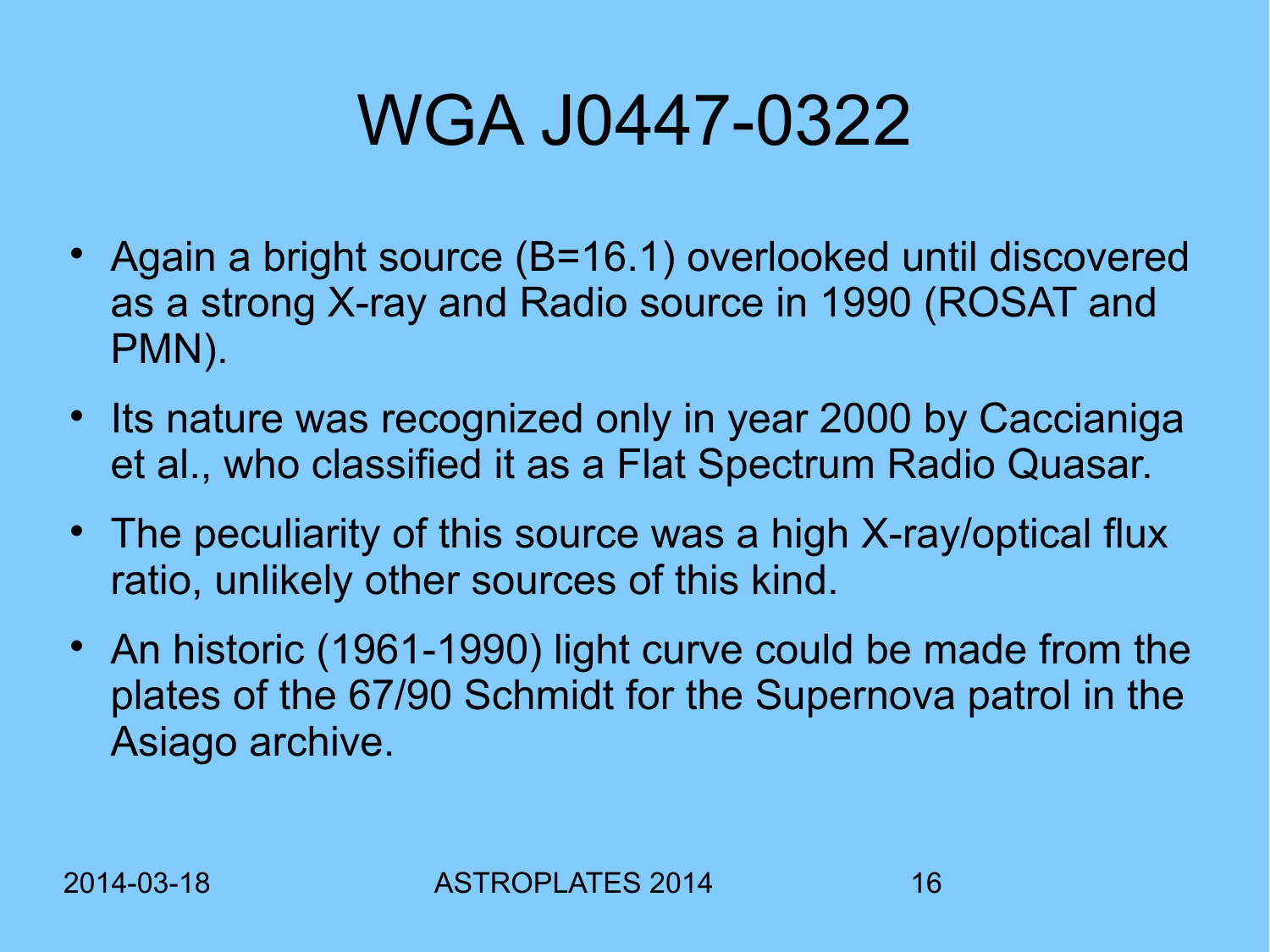#### WGA J0447-0322

The source showed a large but not unusual variability (about 1 mag) for its class, confirming the measure of its X-ray/optical flux ratio.

The source remained therefore a counter-example against the simple model of a linear relation between the frequency peak of the SED and the X-ray power of a FSRQ.

Symbols: WGA0447-0322 Connected points: reference star

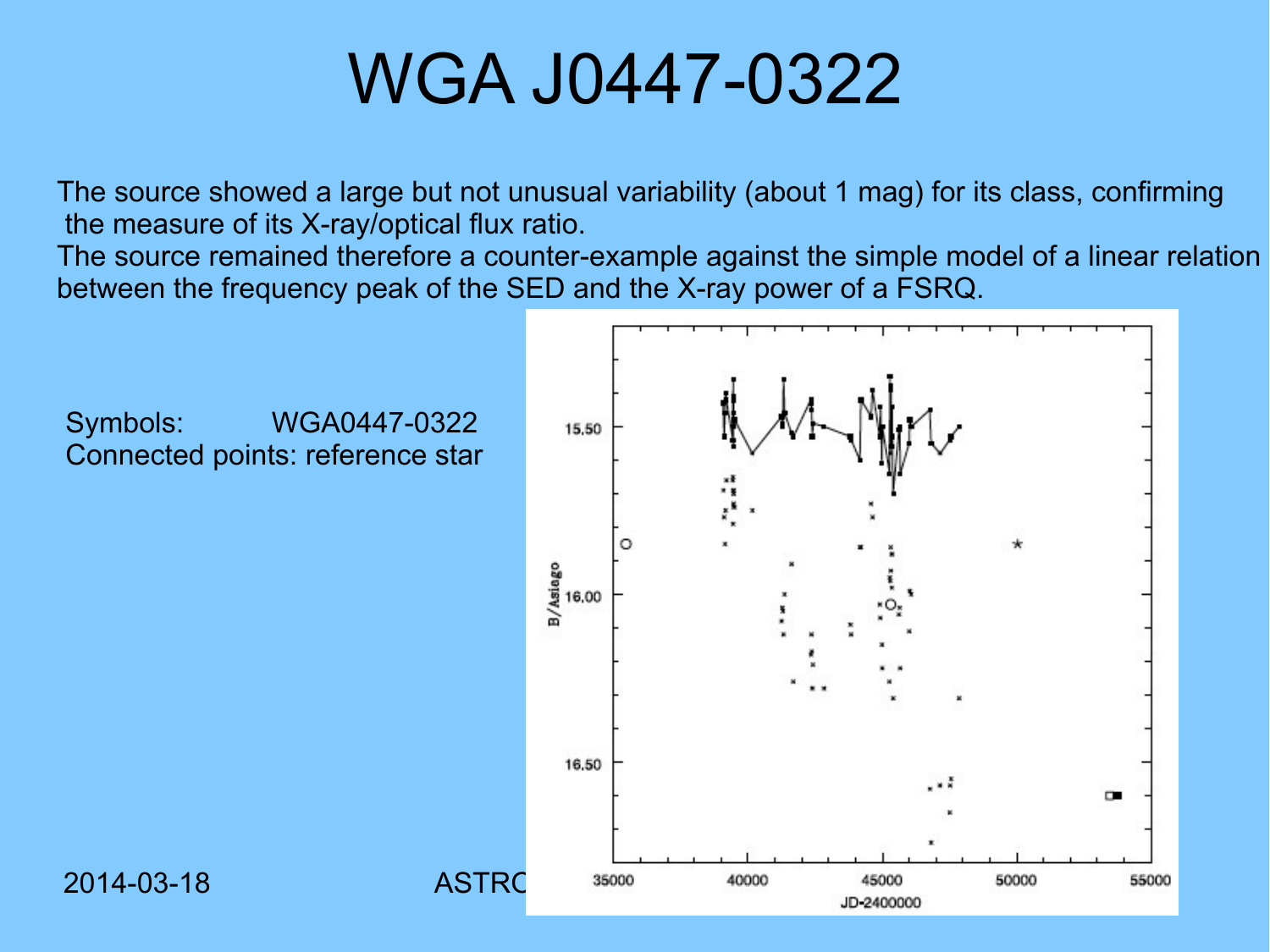### Variable stars

- Robotic telescopes for NEO, GRB and SN searches are discovering also a great number of previously unknown variable stars.
- Objects with rare flares, like Cataclismic Variables of the WZ Sge type, are being more easily detected, because a large fraction of the sky is monitored frequently and automatic searches for variability are performed.
- Searches for previous flares, to confirm the star nature and derive tentative time scales of exceptional flares can be made using plate archives.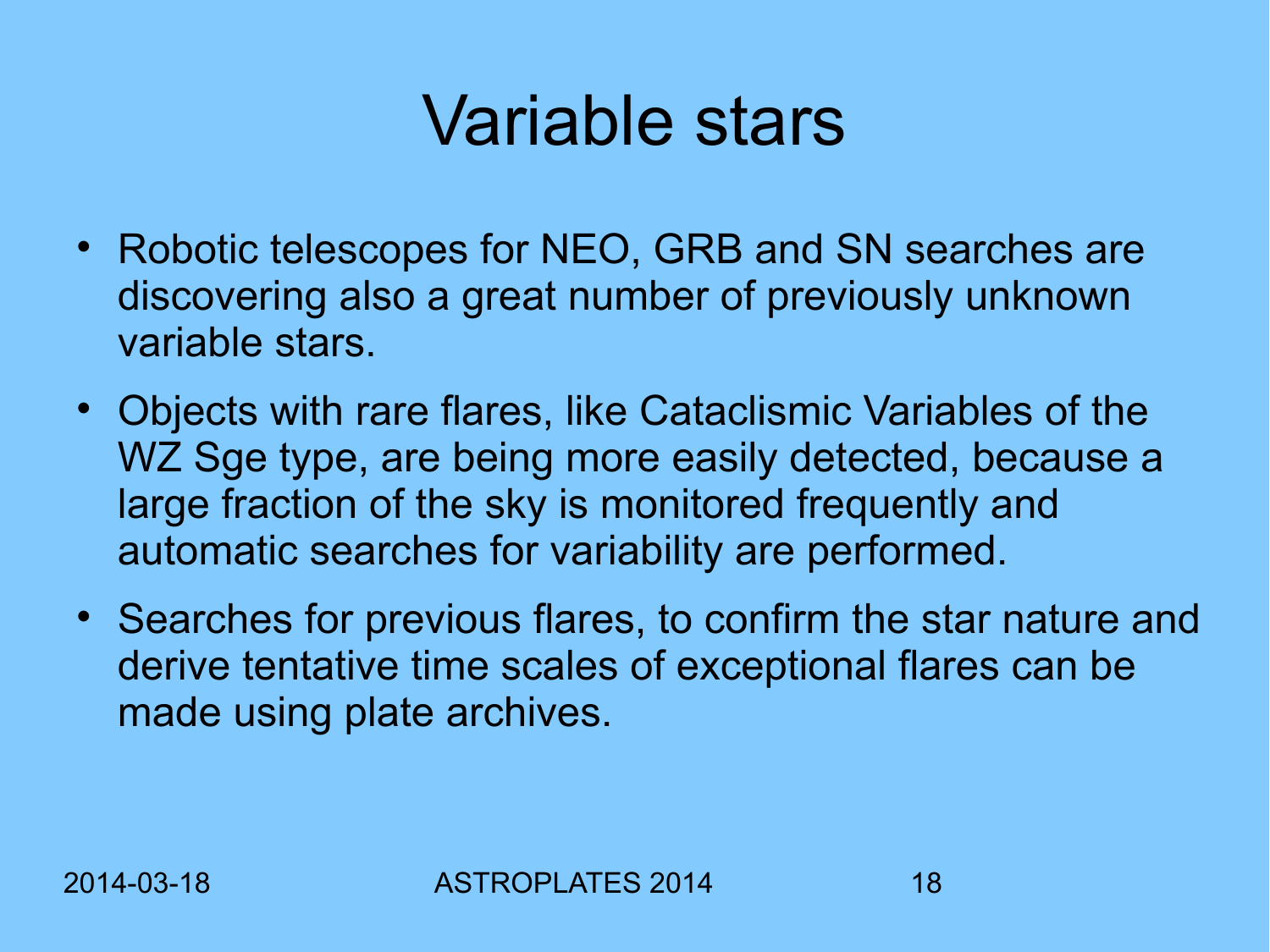#### Some examples

Historic outbursts of MASTER OT J023406.06+384142.4. Nesci 2013, IBVS 6083.

A prediscovery spectrum of KT Eri (Nova Eridani 2009); Nesci et al. 2009, Atel#2338.

The case of the pre-main-sequence star V582 Mon (KH 15D); Maffei et al. 2005, MNRAS 357, 1059.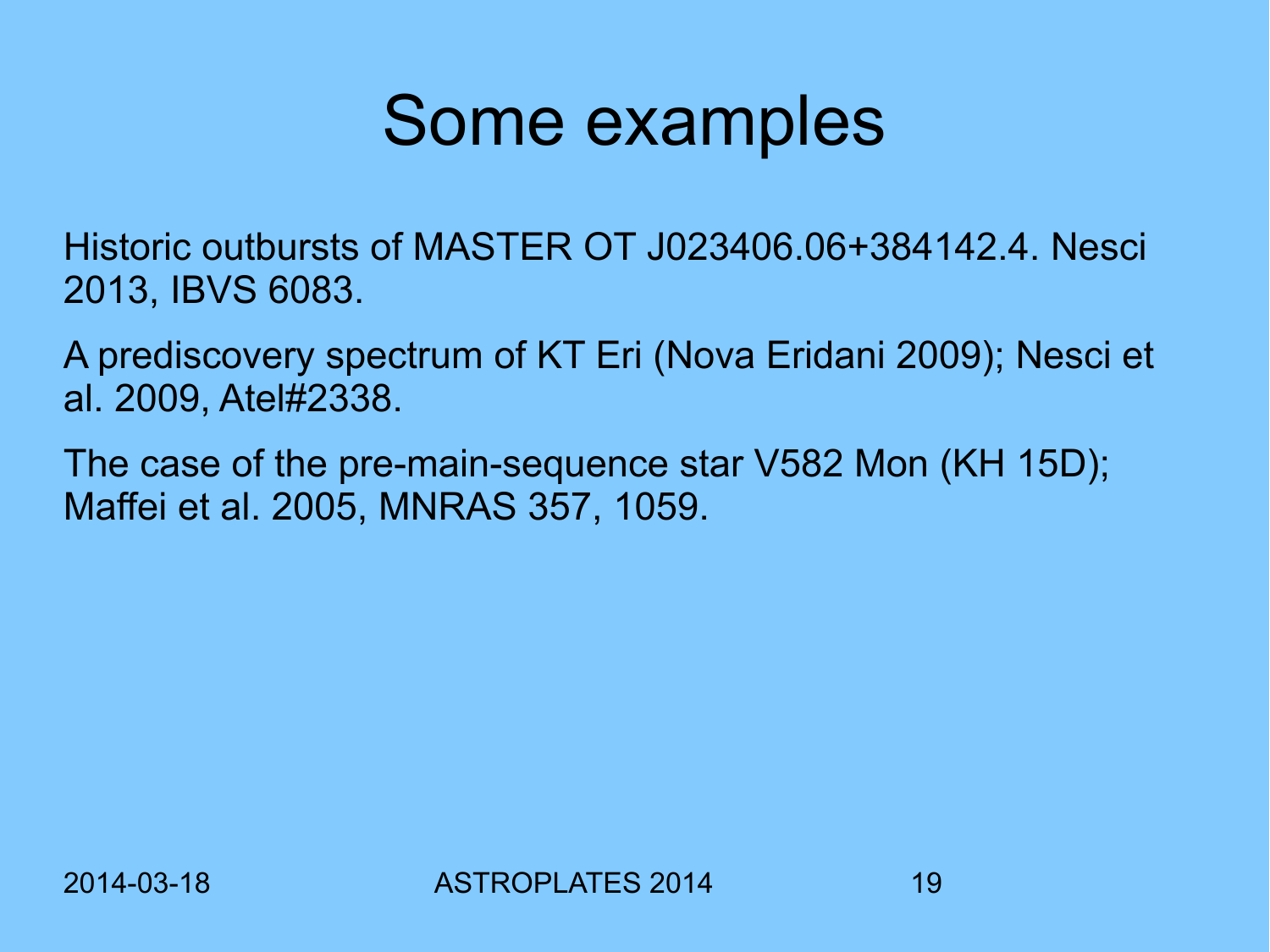#### J023406.06+384142

- This variable was discovered by the MASTER network of robotic telescopes.
- The star was included in three fields of the Asiago Supernova patrol in the years 1960-1990. Overall I checked 565 plates of the 50/40/100 cm and 86 of the 92/67/215 cm Schmidt telescope, covering about 24 years: the number of nights with useful observations was 384.
- Seven outbursts were detected, recorded in 31 plates.
- A recurrence around 320 days was inferred, which is within the range for Cataclysmic Variables of the SU UMa type, supporting the tentative classification of this star.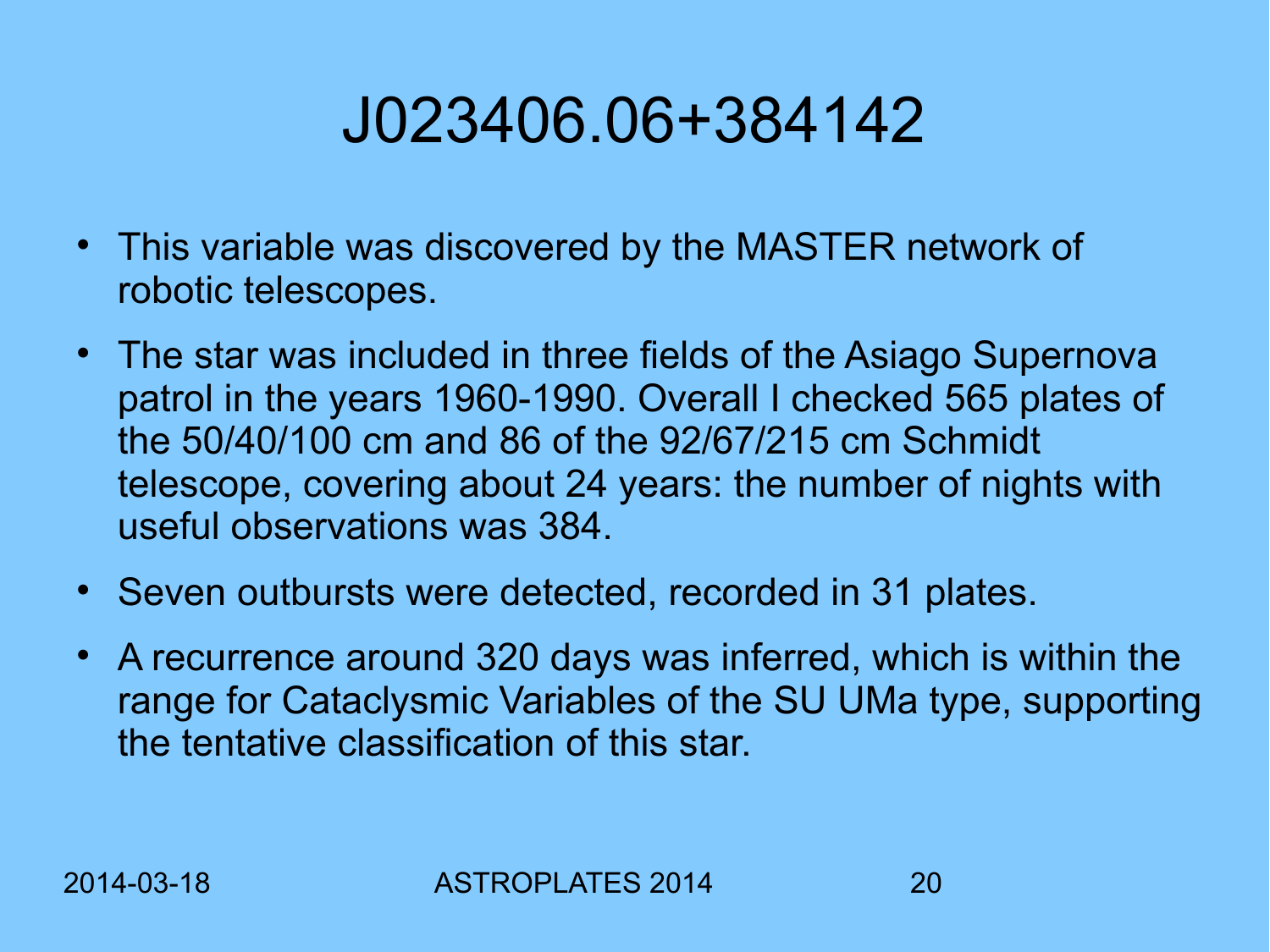#### Nova Eridani 2009

- No previous outbursts of this Nova were known at the epoch of its discovery in 2009.
- A spectrum of this star was recorded in an objective-prism plate of the First Byurakan Survey taken in 1973 with 102/130/213 cm Schmidt telescope and 1.5 degree prism.
- The digitized plates of the Survey are on-line at the website byurakan.phys.uniroma1.it/index.php (see the presentation by Mickaelian at this Conference).
- Spectra are available also in VO format at

http://byurakan.oact.inaf.it

• The spectra of all known objects brighter than B=17 in the USNO-A2 catalog have been automatically extracted and are available on-line.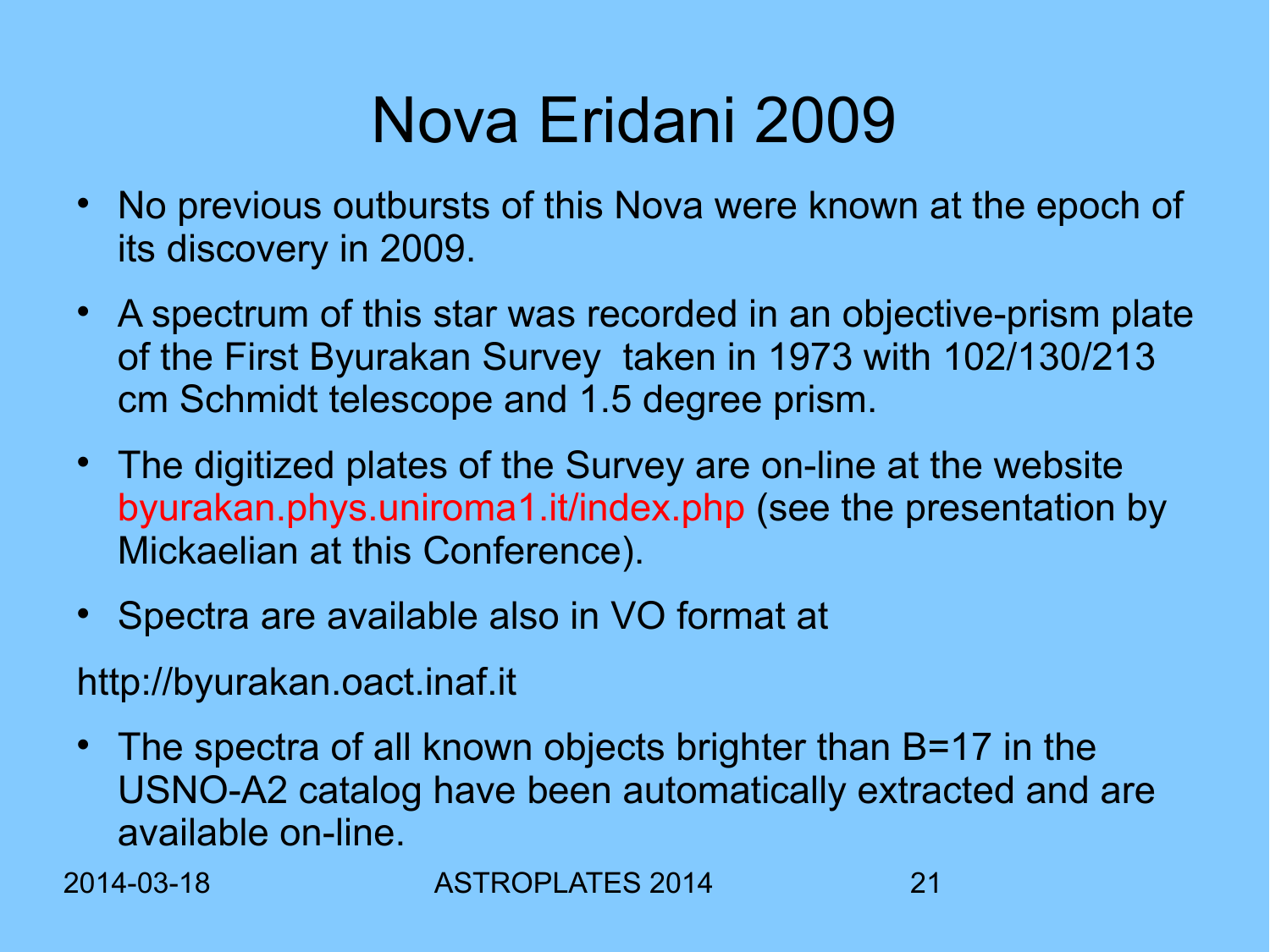## Nova Eridani 2009

- The spectrum of the Nova was present in the plate, but clearly was not automatically extracted because the star was not present in the catalog.
- Its spectrum was therefore manually extracted with IRAF/apall together with spectra of a few other stars on the same plate for comparison.
- It showed the presence of several strong emission lines up to the near UV, typical of the post-outburst nebular phase of the Novae.
- It was therefore possible to discover the nature of recurrent Nova for this interesting star.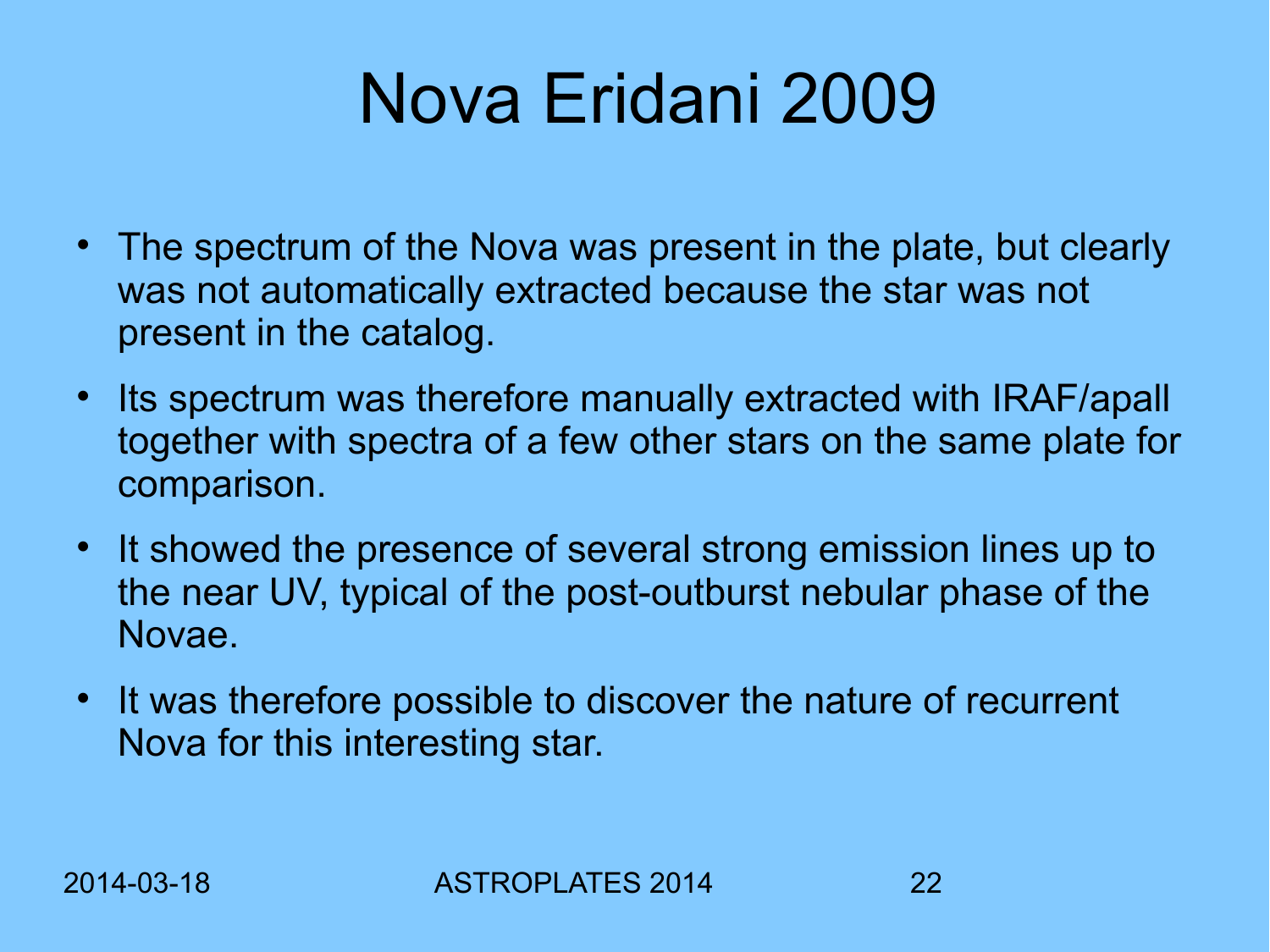## Spectrum of KT Eri on DFBS

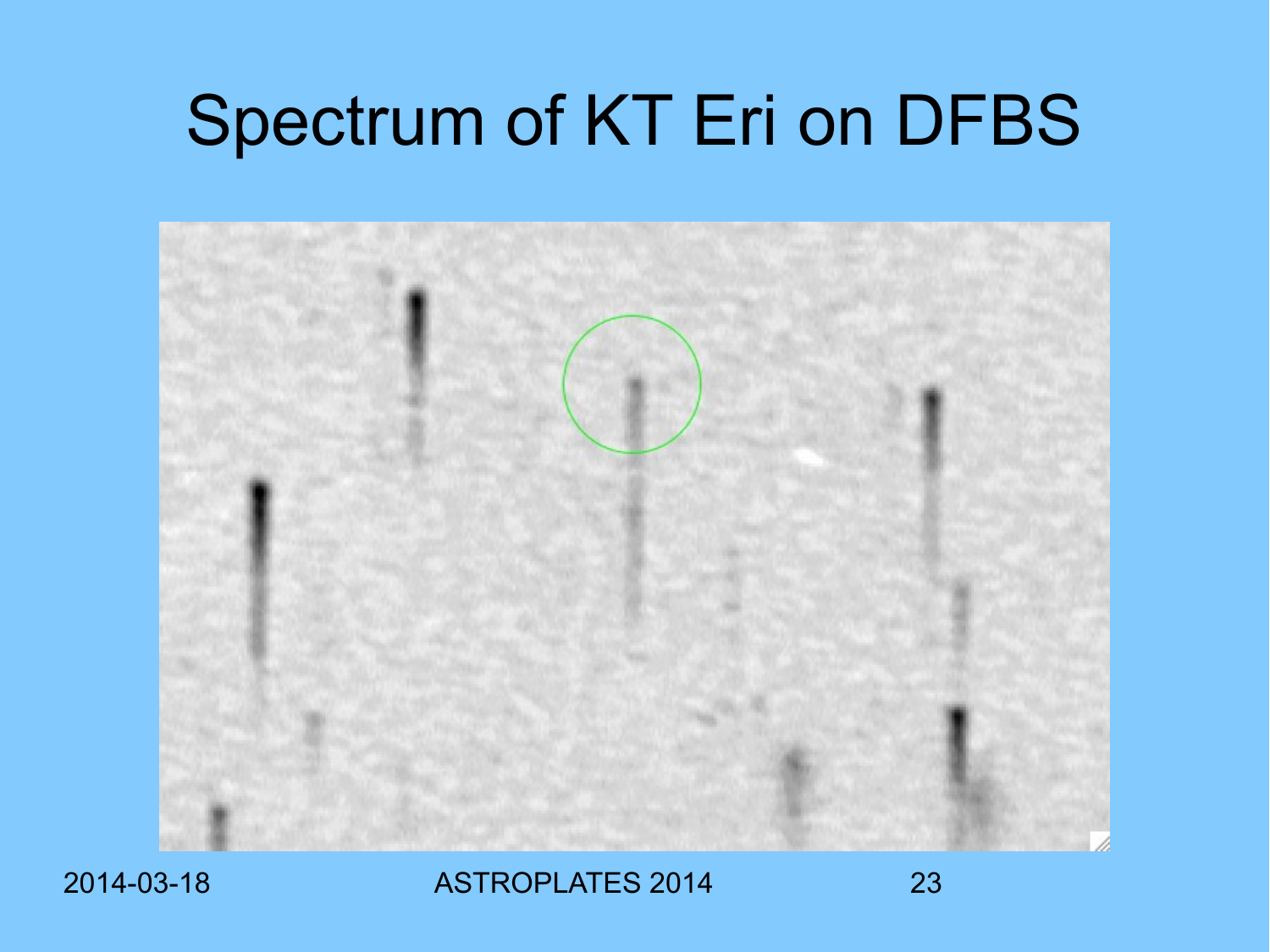## KT Eri (Nova Eri 2009)



Crosses: average G-type star on the plate; Line: KT Eri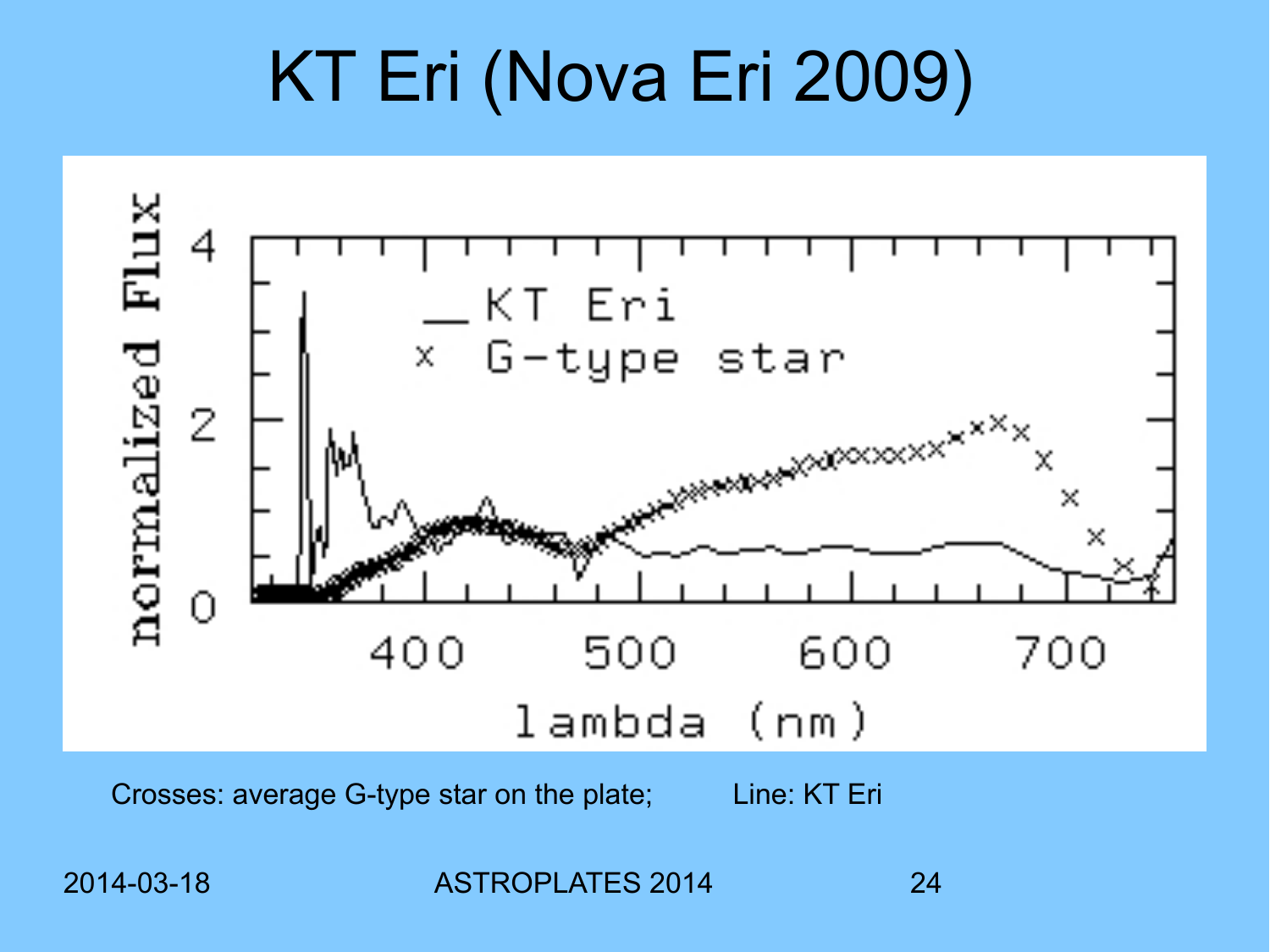# V 582 Mon (KH15D)

- Another example of the usefulness of long time monitoring, for scopes rather different from the original one, is the strange case of a Pre Main Sequence star, V 582 Mon, in the field of NGC 2264.
- This star was found to have regular eclipses with a period of 48.3 days (Kearns and Herbst 1998) with modern CCD photometry.
- A reanalysis of the plates in the B and I bands from the Asiago Observatory of this open cluster, much observed as reference field for comparison stars, was made by Maffei et al. (2005).
- Surprisingly, the star was stable from 1955 to 1958, then eclipses first appeared in the B band, in 1958, with the same period of the modern observations,
- only after four years they started to be visible also in the I-band.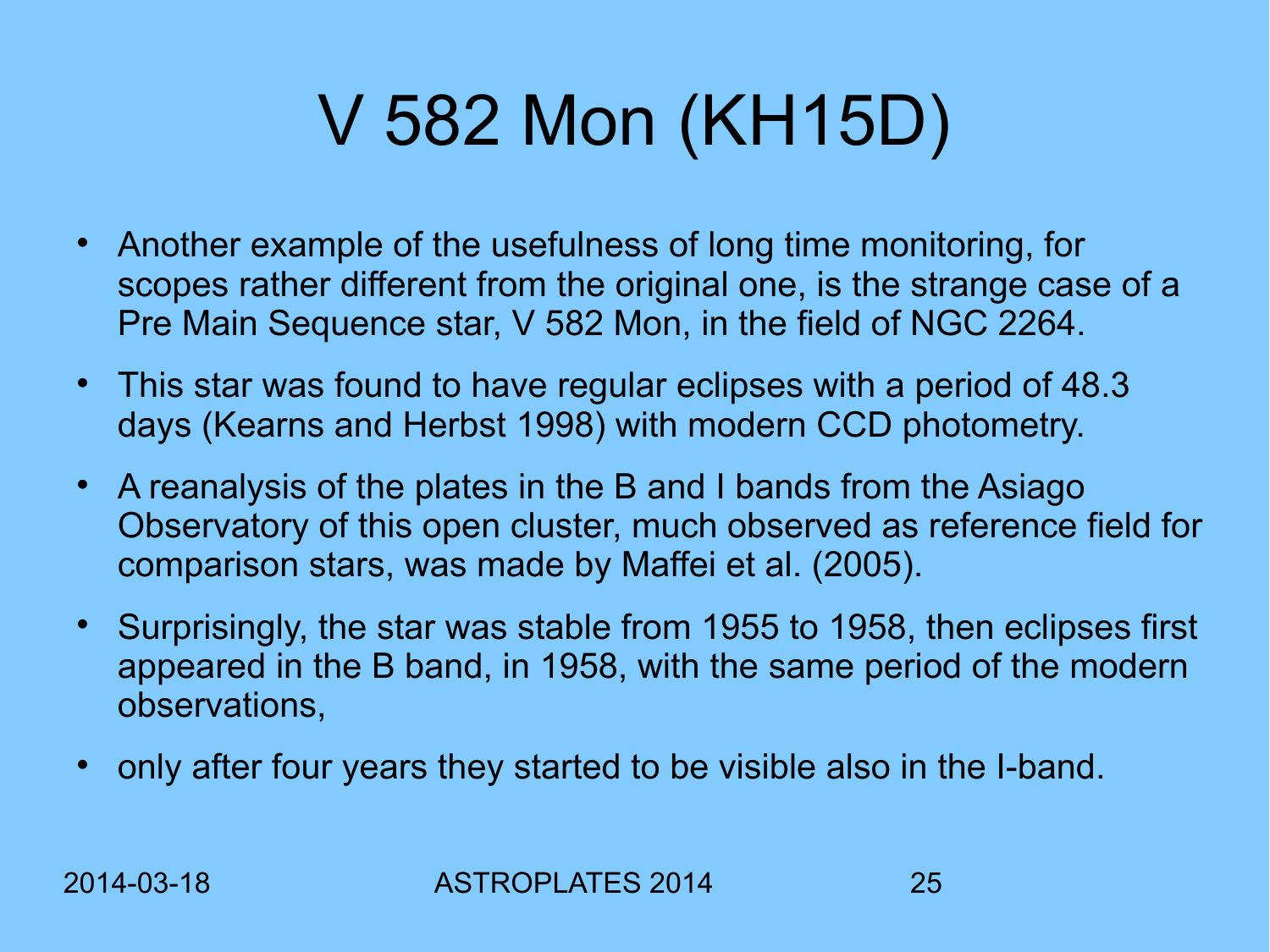## Light curve of V582 Mon

Upper panel: years 1955-59 Middle panel: years 1961-64 Lower panel: years 1967-70

The onset of the eclipse in the B band and its deepening is evident.

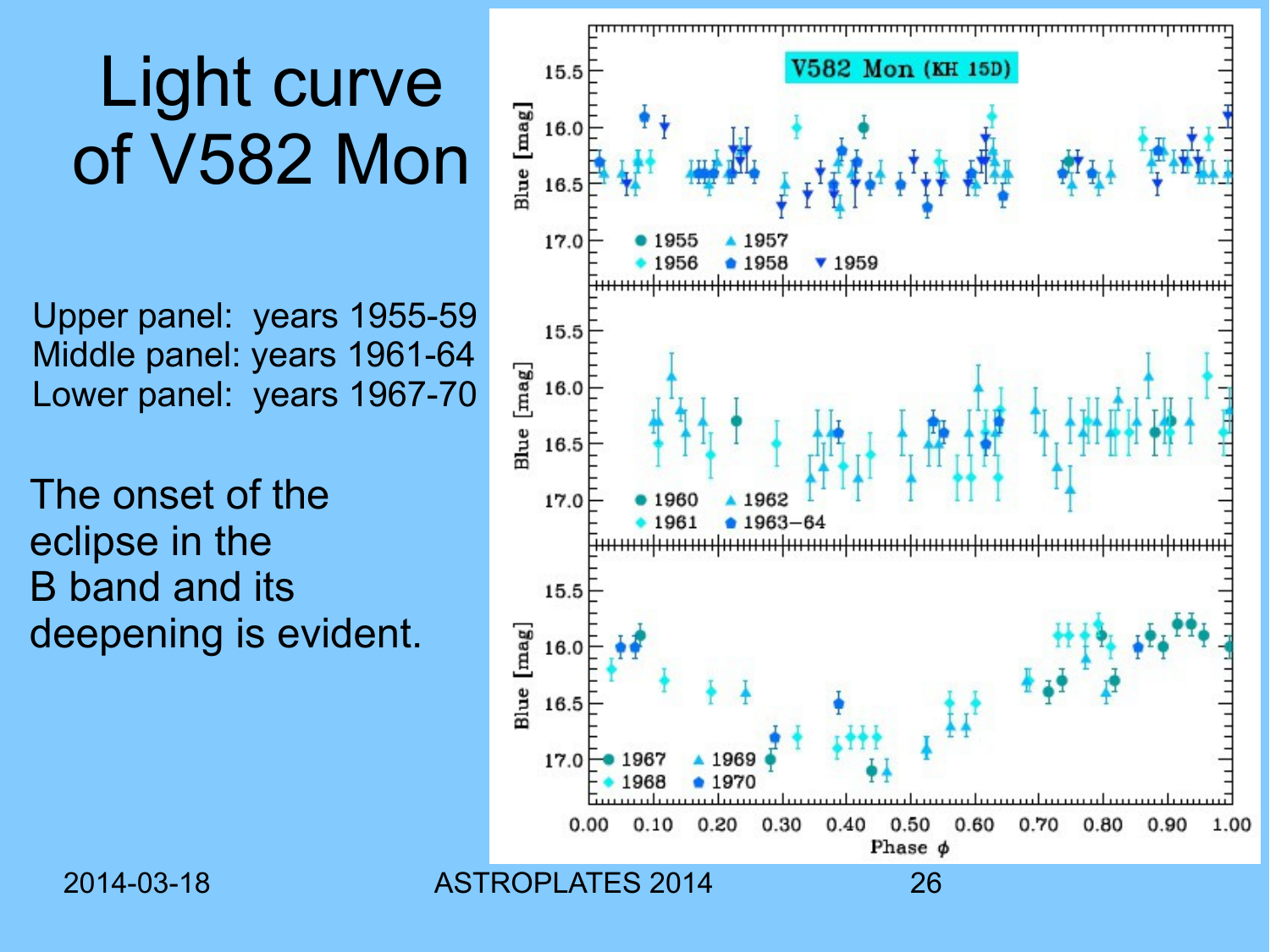# V 582 Mon (KH15D)

- In the Asiago data the light curve shape appears to be sinusoidal and is therefore different from the present one.
- The photometric behavior, determined with time-series and colorindex analysis, suggests that V582 Mon could initially be surrounded by an accretion disc/torus seen edge-on, with subsequent thin dust formation at the beginning of the blue radiation absorption.
- The dust could then aggregate into larger particles providing the transition between selective and total absorption, accompanied with eclipsing variability in the IR.
- The minima of the periodic light curve become deeper owing to the increasing dimension and number of dust grains, and then flatten owing to a contraction in the disc.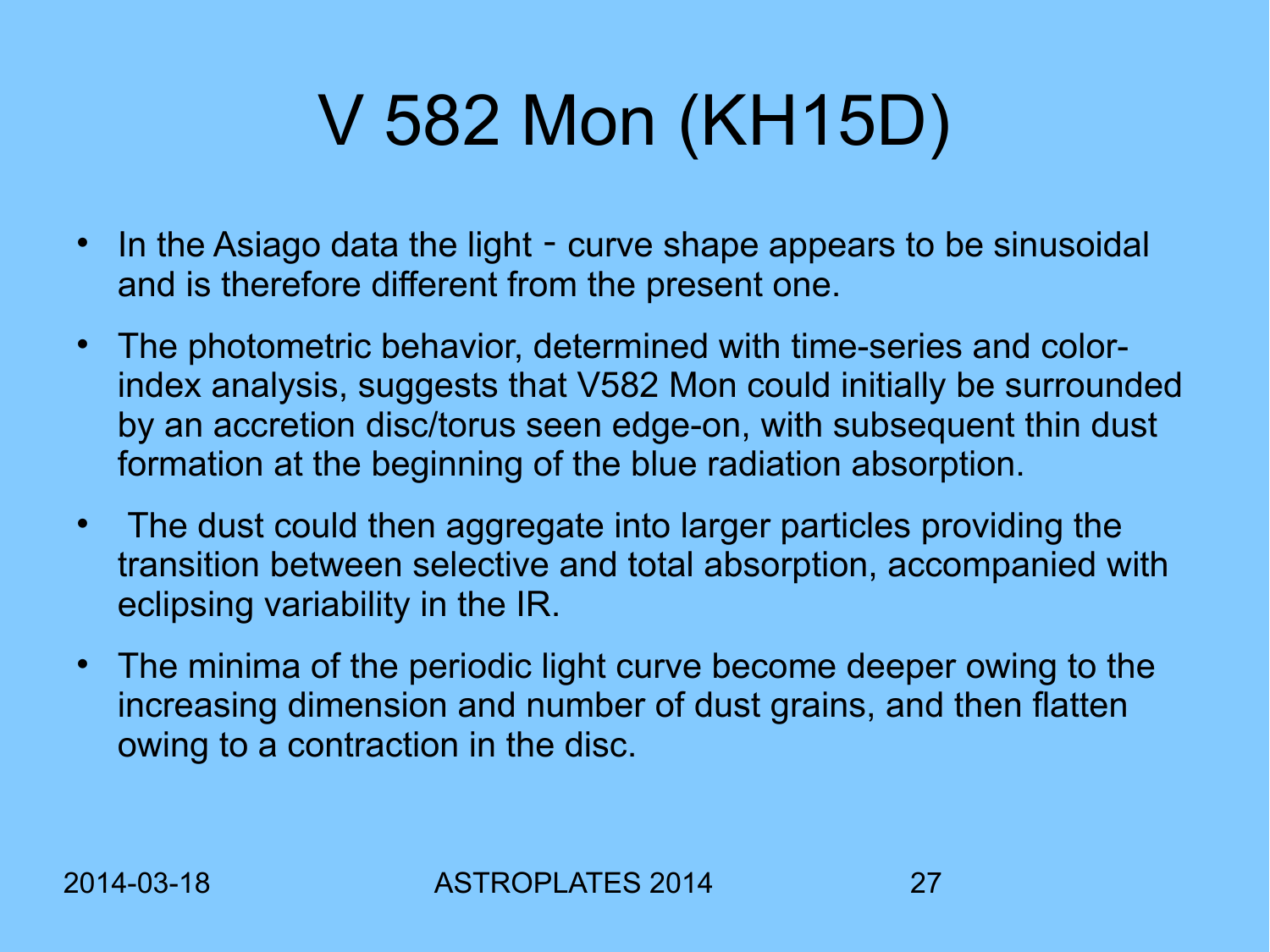## The Perugia scan project

- At the death of prof. Paolo Maffei, a large number of Schmidt plates collected by himself were still at the Department of Physics.
- Before sending them back at their home Institutions, it was decided to scan those which fitted into the A4 size scanner of the Dept. an EPSON 1680 Pro.
- The plates regarded four fields along the galactic plane, centered at bright or remarkable objects for ease of identification, namely: M16 (long=16), Gamma Cyg (long=78), Gamma Cas (long=123), IC1805 (long=134).
- The plates covered a time interval form 1963 to 1983.
- Each night a couple of plates were taken, in the B and I bands (Kodak 103aO+GG13 and I-N+RG5).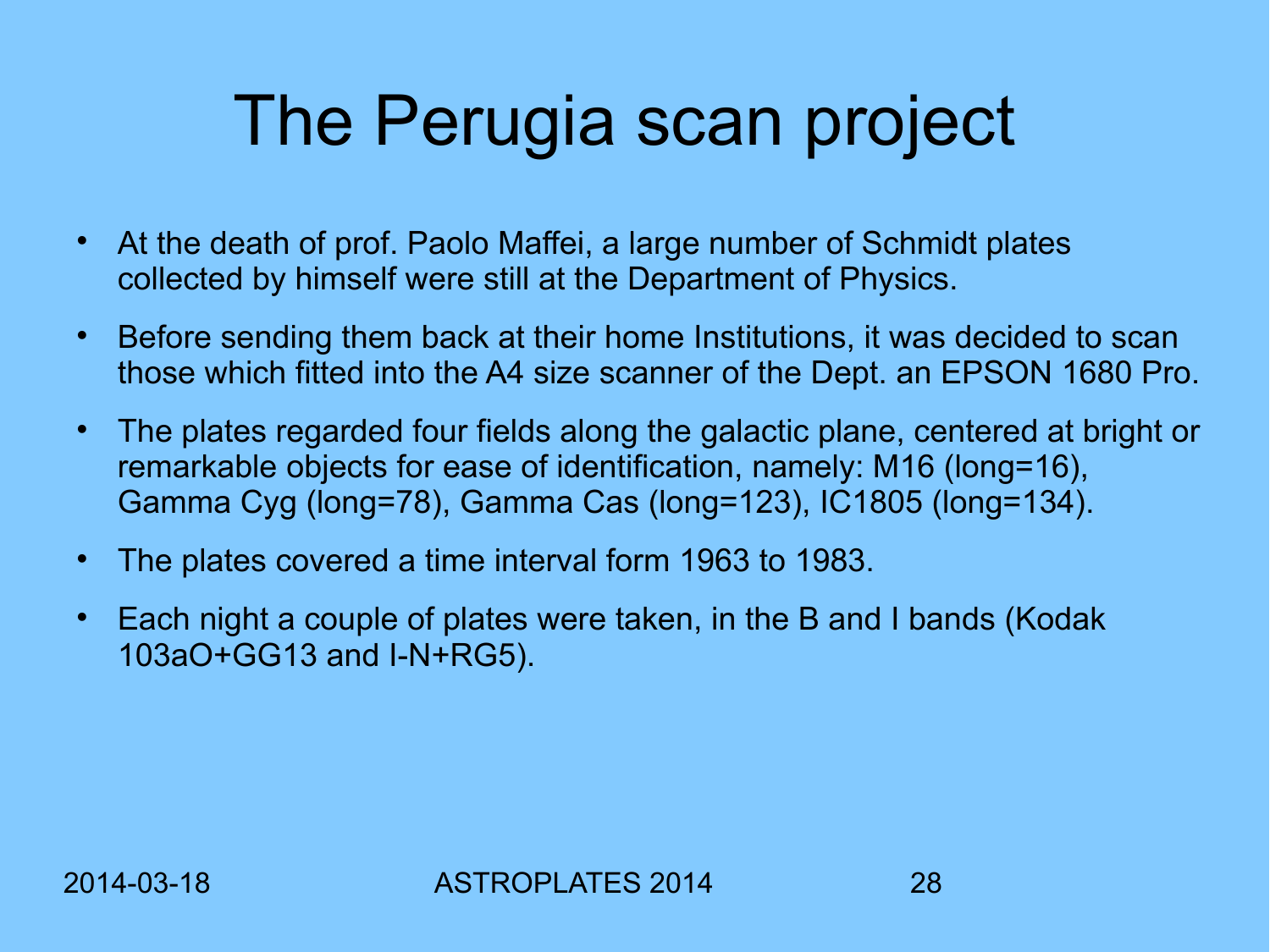## The Perugia scan project

- Both Schmidts of the Asiago Observatory were used and, since 1980, also the Catania 40/50/120 cm Schmidt. The limiting magnitude is generally I=16.
- The aim was to compare the frequencies of Mira stars at different galactic longitudes and to study the behaviour of these stars in the blue and infrared spectral regions, which was supposed in the 60's to be much different.
- Lists of variables were published in several numbers of IBVS;
- For the field of M16 also a light curve catalog was published (CDS II/320)
- In total we have scanned 306 plates of M16 (of which 149 from the Catania Observatory), 45 plates of Gamma Cyg, 199 plates of Gamma Cas, 160 plates of IC 1805.
- Furthermore, we digitized also 45 images of NGC 2264 (I=203), which were taken for calibration purposes, and 9 images of the Baade window near the globular cluster NGC 6522 towards the galactic center (l=1). Three other plates, centered on SN 1971 I (nearly overlapping the Gamma Cas field) were also scanned.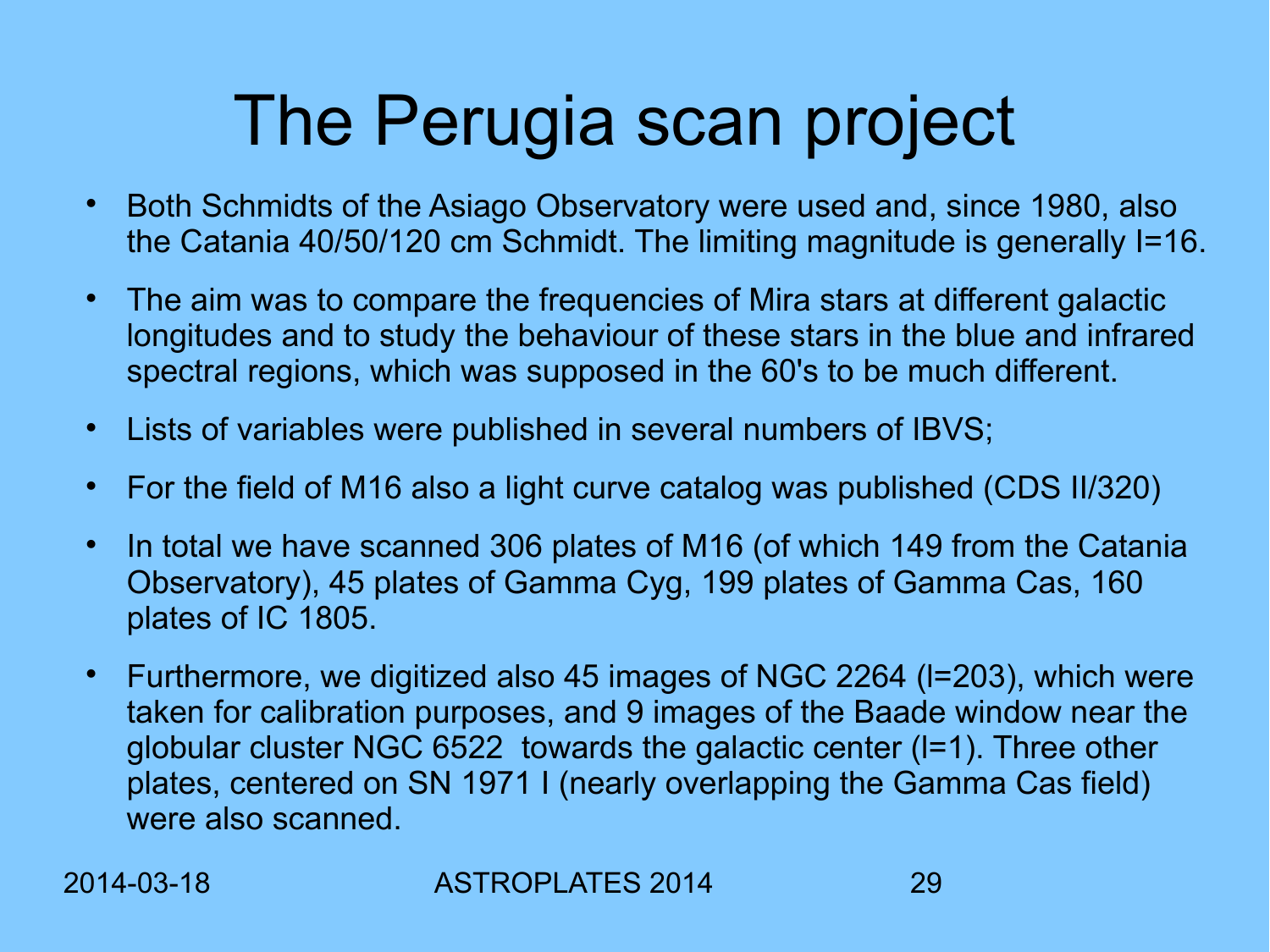### Scanned plates

#### Asiago 65cm (left) and UK120cm (right) Schmidt I-band M16 field

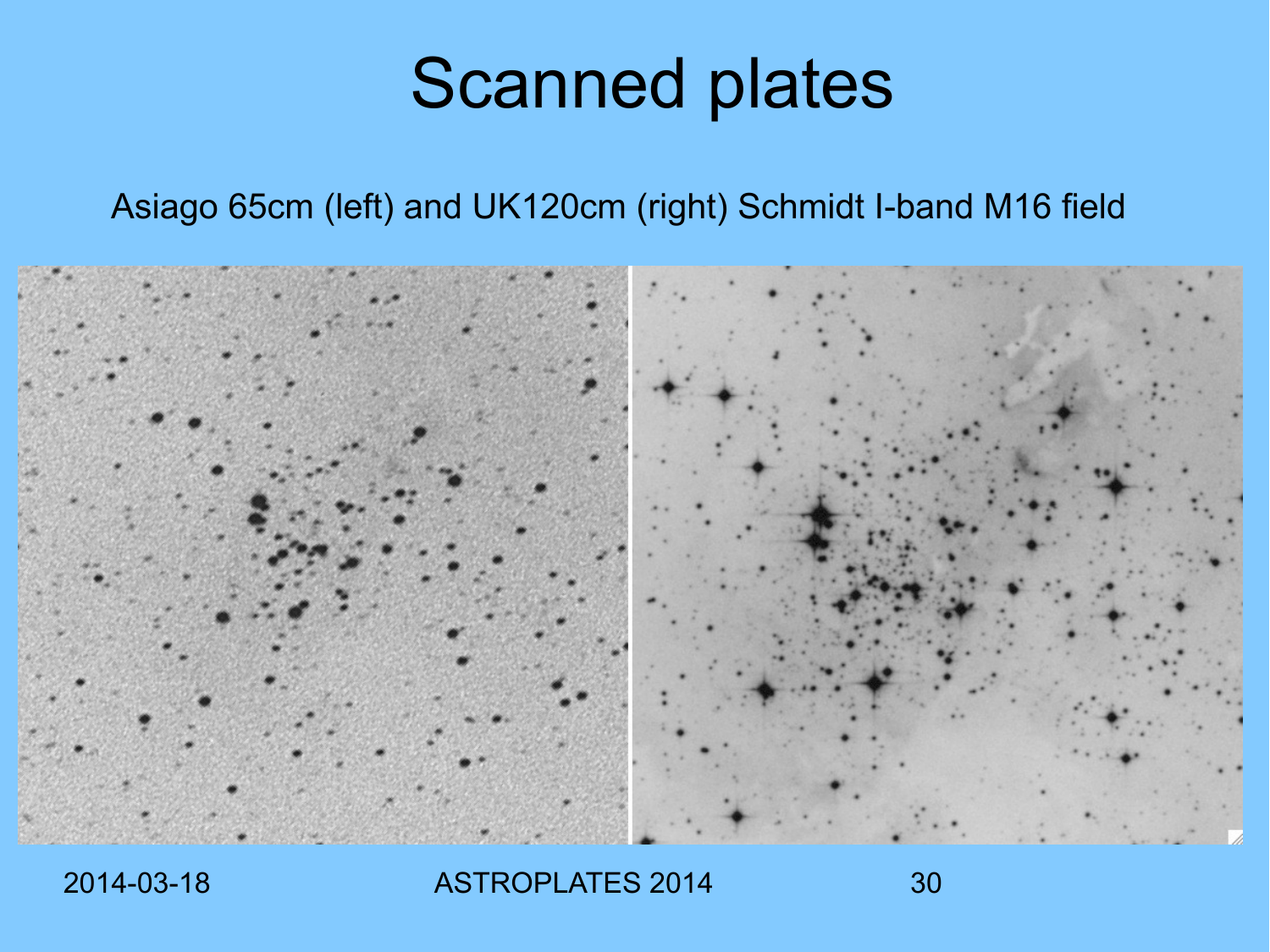### Scanned plates

#### Asiago 65 cm (left) and Catania 40 cm (right) Schmidt I-band M16 field

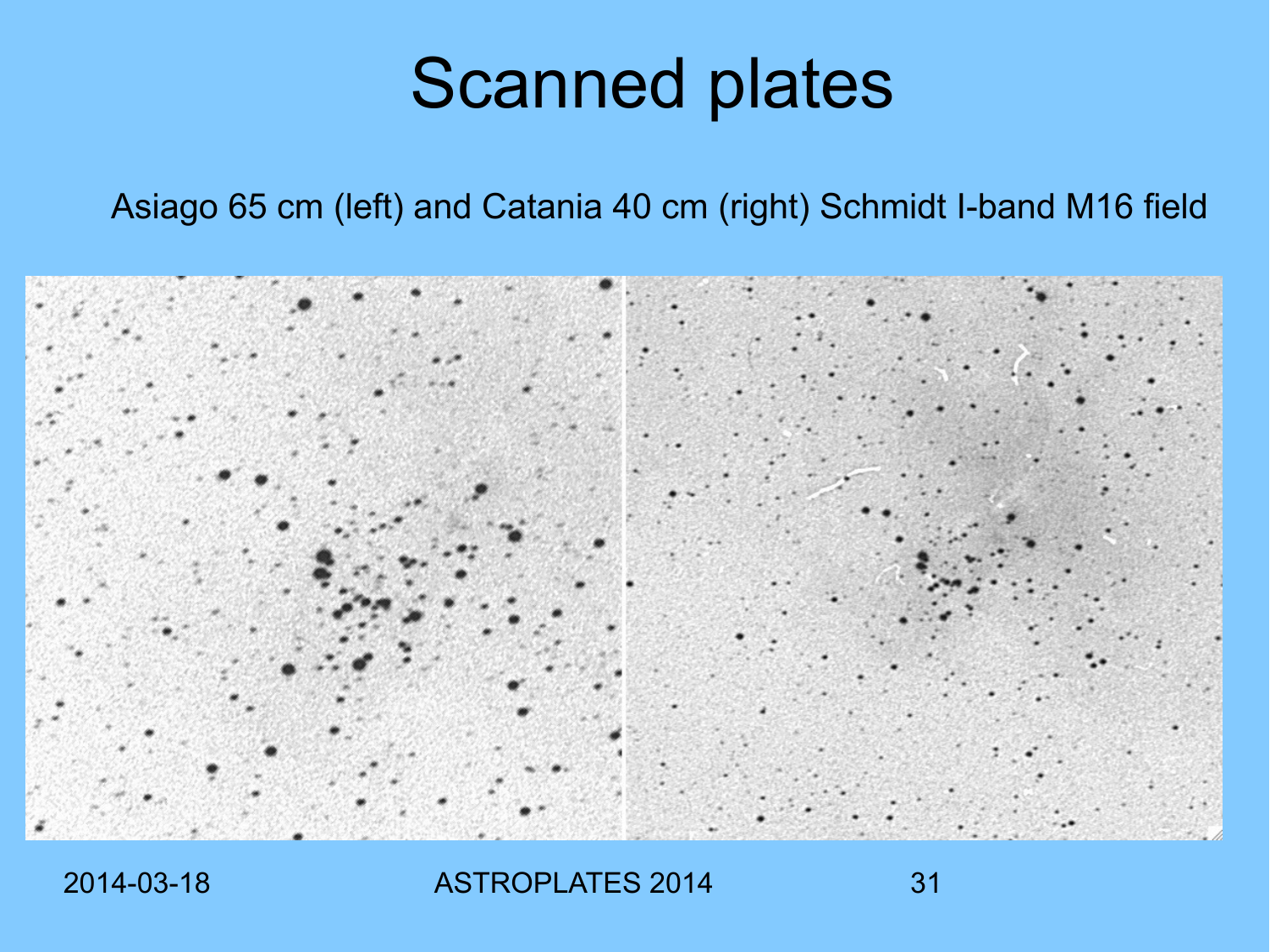## Next step

- We plan to perform the astrometric solutions of these plates and to make them available on line in a near future. This will allow an easy check of the light curves, identification of possible blended sources with nearby IR stars, and comparison with recent Mid Infra Red catalogs (e.g. AKARI, WISE).
- Overall more than 400 known variable stars are present in the digitized fields, and likely a number of others wait to be discovered.
- We hope that, for most of these stars, geometric parallaxes from the GAIA mission will be available, allowing a study of their 3D distribution on the galactic plane.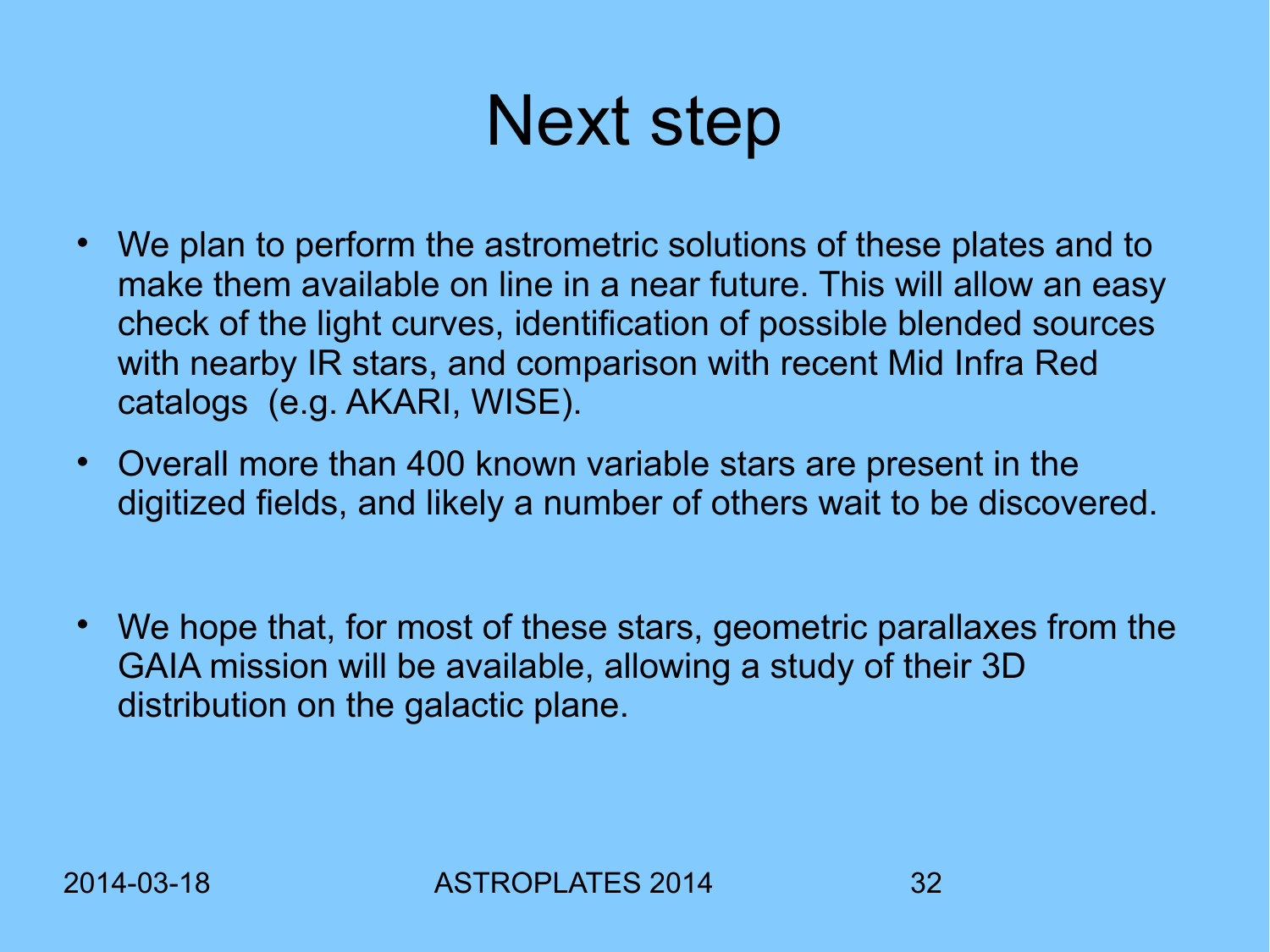#### Some statistics

- Befor concluding, I would like to present a small statistical search on how many research papers are currently being written which make use (also) of data taken from astronomical plates.
- The simple use of the Digital Sky Survey as finding chart, though still fundamental in optical research and in follow-up of high-energy sources, has not been considered.
- Surely it is not complete, but the aim was jut to have a feeling of the impact of old data on current research.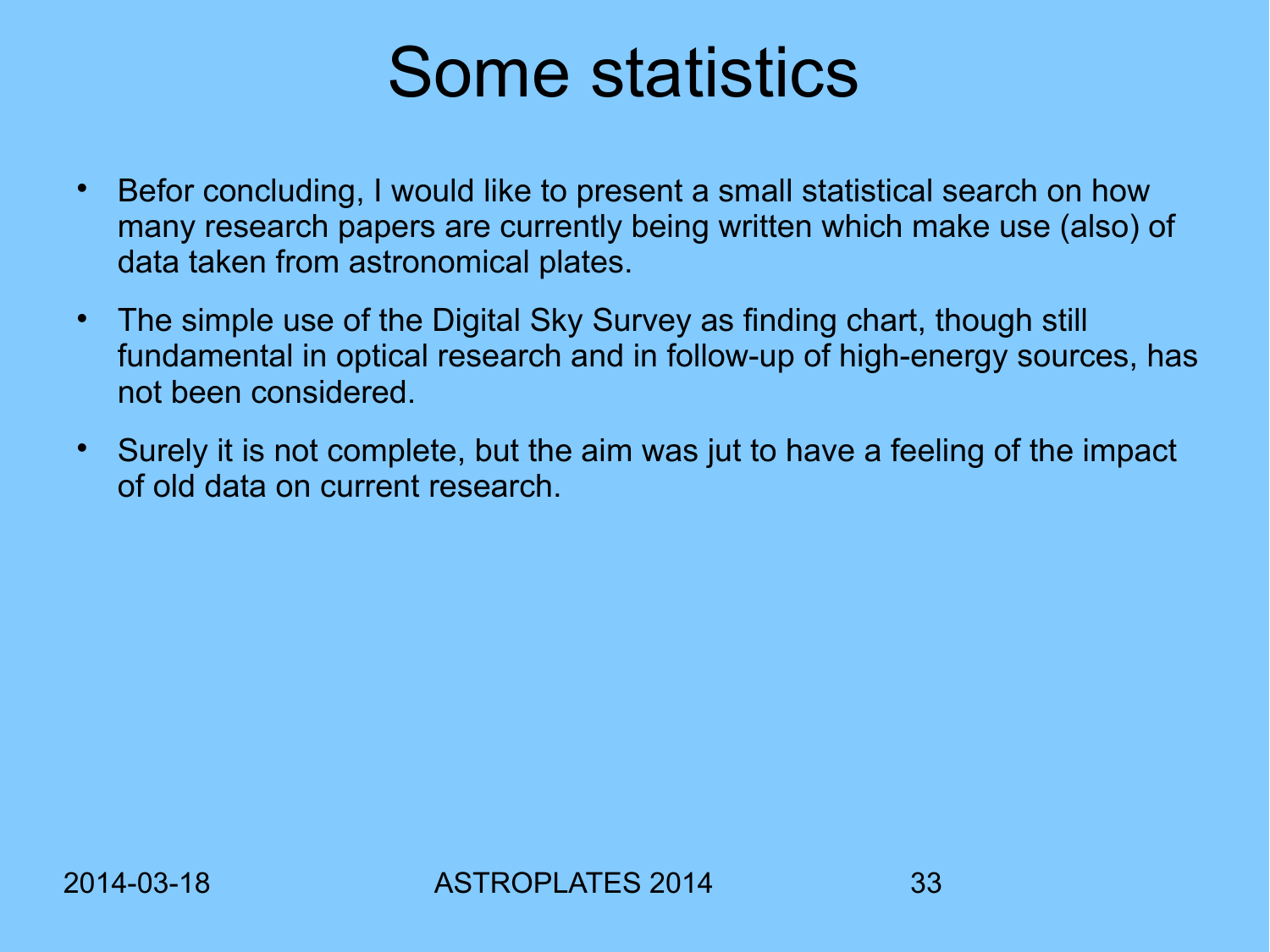#### Some statistics

- I made a statistical seach on ADS on how many papers include in the abstract the words PLATE and ARCHIVE since the year 2002.
- The starting year was selected because in that year the project of digitizing the Asiago plate archive with commercial flatbed scanners was started.
- After checking the real content of the 483 papers found by the automatic search, I found 380 papers with astrophysical content.
- Most of them are Conference Proceedings (including Bull. A.S.S.)
- Many are Astronomical Circulars (27 CBET; 5 Ate; 29 GCN; 14 IBVS; ...)
- There are 7 books.
- But a number of papers is on refereed journals with high Impact Factor.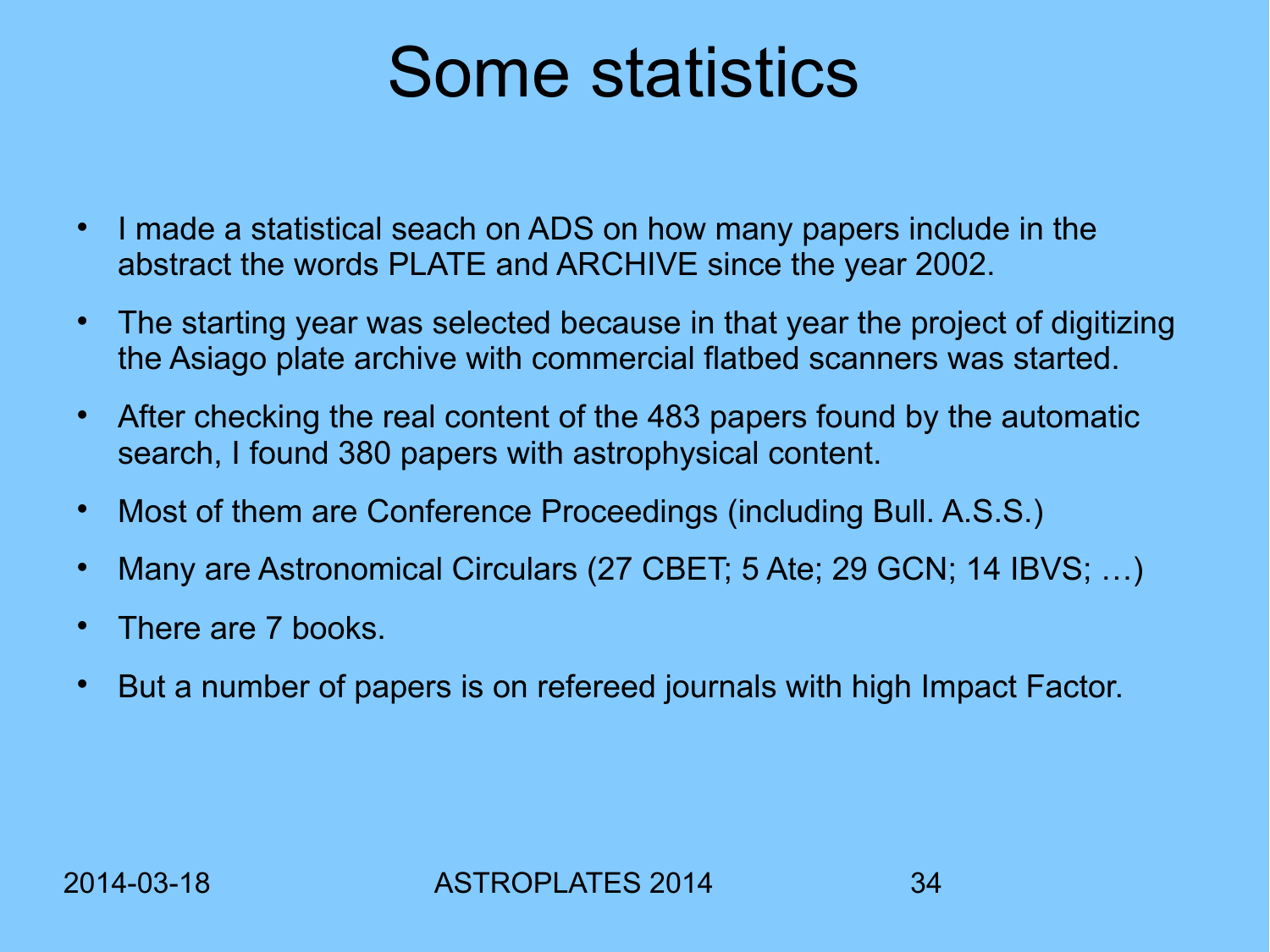## Main Journal Statistics

- A&A 21
- AJ 13
- PASP 8
- ApJ 7
- MNRAS 5
- SPIE 5
- Ap&SS 3
- Balt A 8
- TOTAL 71
- 3 of them were also put on arXiv.



The publication rate may be considered constant, between 5 and 6, given the overall small numbers and assuming Poissons statistics. Year 2014 is at the very beginning.

2014-03-18 ASTROPLATES 2014 35

12 9

8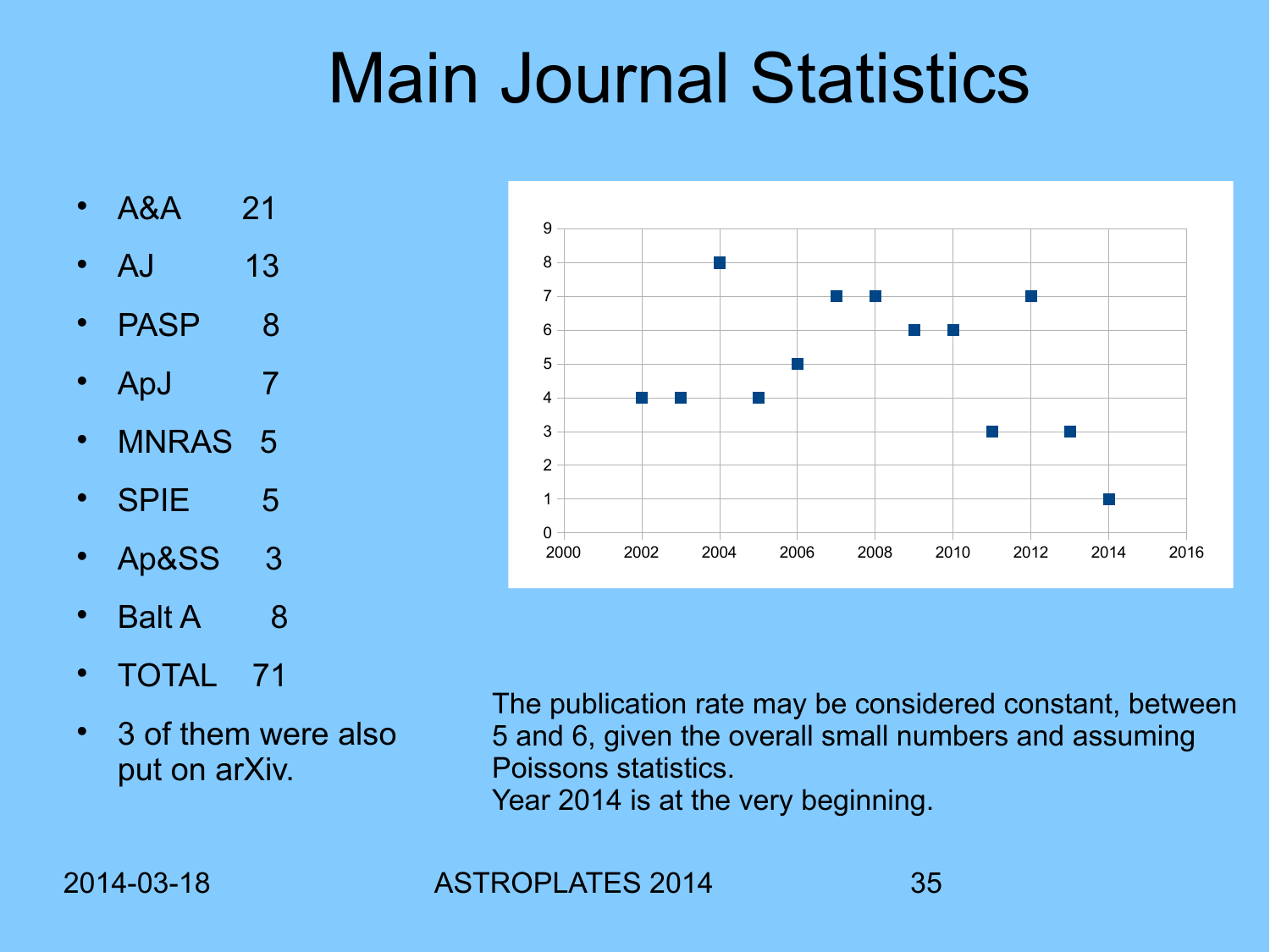#### Overall statistics

Using all the papers published we get the following diagram: The publication rate is stable around 30/years.

The peak in 2012 is due to GCN circulars. Year 2014 is just at the beginning.